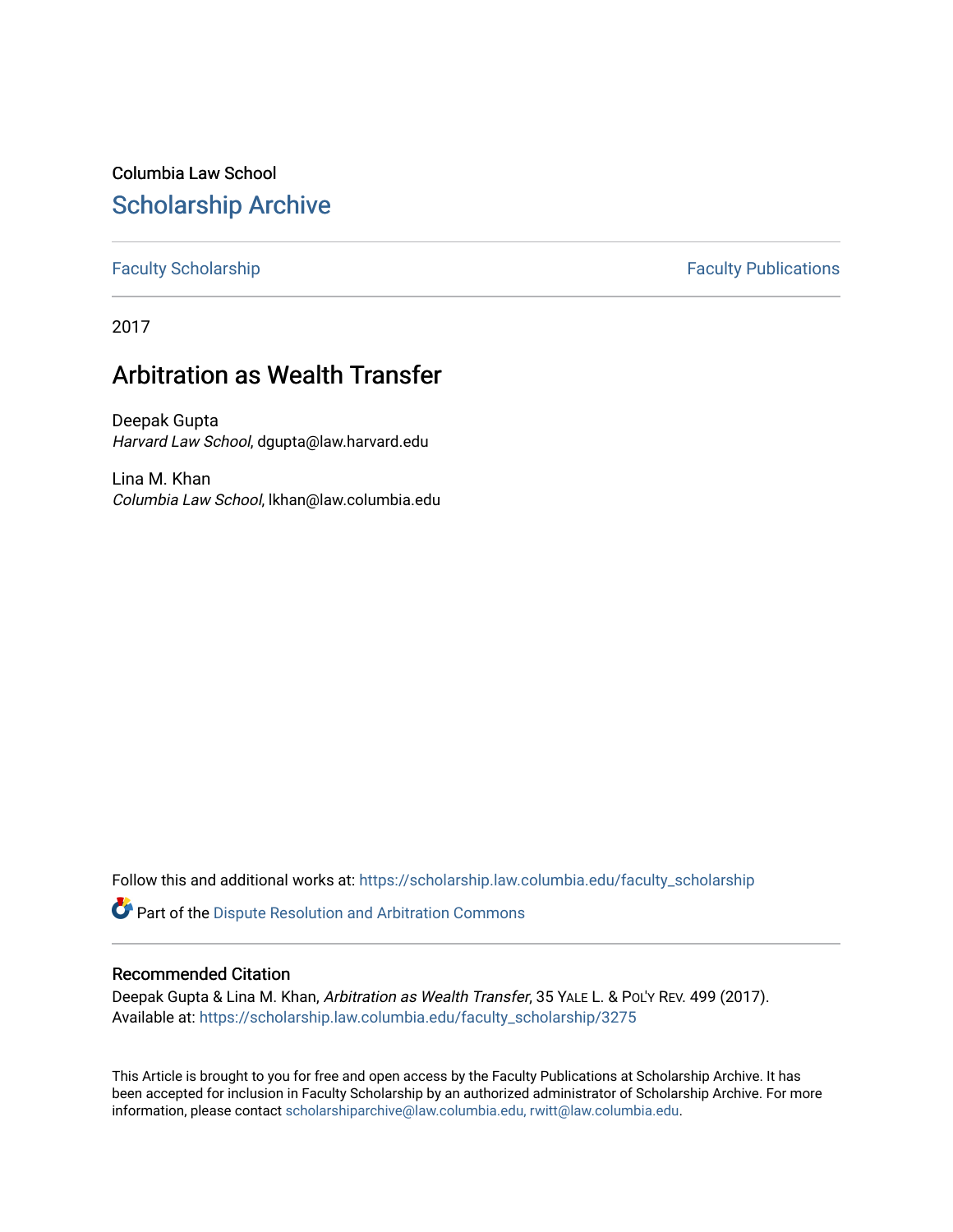# YALE LAW & POLICY REVIEW

# Arbitration as Wealth Transfer

*Deepak Gupta[\\*](#page-1-0) & Lina Khan[\\*\\*](#page-1-1)*

# **INTRODUCTION**

Over the last few decades, the Supreme Court has steadily expanded the reach of forced arbitration clauses—clauses that companies embed in the fine print of standard-form contracts to deny consumers and workers the right to band together to sue those corporations in court. While the Court's decisions that set this trend in motion trace back to the 1980s, the real game changers have been more recent: 2010's *Rent-A-Center v. Jackson*, holding that arbitration clauses must be enforced even when they are part of an illegal contract;<sup>[1](#page-1-2)</sup> 2011's *AT&T Mobility v. Concepcion*, granting companies the unfettered right to enforce clauses that ban class actions;[2](#page-1-3) and 2013's *American Express Co. v. Italian Colors Restaurant*, requiring enforcement even when doing so has the practical effect of completely precluding redress under a law enacted by Congress.[3](#page-1-4)

The ramifications of the Court's arbitration jurisprudence are now clear. As predicted, companies across sectors have modified their contracts with employees and consumers to include these terms, blocking access to courts should dis-putes arise.<sup>[4](#page-1-5)</sup> Cases that previously would have been litigated and publicly rec-

- <span id="page-1-1"></span>Lina Khan is a legal fellow with the Open Markets Program at New America and an Associate Research Scholar at Yale Law School. She graduated from Yale Law School in 2017.
- <span id="page-1-3"></span><span id="page-1-2"></span>1. Rent-A-Center W., Inc. v. Jackson, 561 U.S. 63 (2010).
- 2. AT&T Mobility LLC v. Concepcion, 563 U.S. 333 (2011).
- <span id="page-1-4"></span>3. Am. Express Co. v. Italian Colors Rest., 133 S. Ct. 2304 (2013).
- <span id="page-1-5"></span>4. Myriam Gilles, *Killing Them with Kindness: Examining "Consumer-Friendly" Arbitration Clauses After* AT&T Mobility v. Concepcion, 88 NOTRE DAME L. REV. 825 (2012); Myriam Gilles & Gary Friedman, *After Class: Aggregate Litigation in the Wake of* AT&T Mobility v. Concepcion, 79 U. CHI. L. REV. 623 (2012); Jessica Silver-

<span id="page-1-0"></span>Deepak Gupta is founding principal of Gupta Wessler PLLC, an appellate litigation boutique in Washington, DC, with an emphasis on workers' and consumers' rights, class actions, and constitutional law. He represented the respondents before the Supreme Court in two cases discussed in this Essay— *AT&T Mobility v. Concepion* and *American Express Co. v. Italian Colors Restaurant*—and served as a senior official at the Consumer Financial Protection Bureau.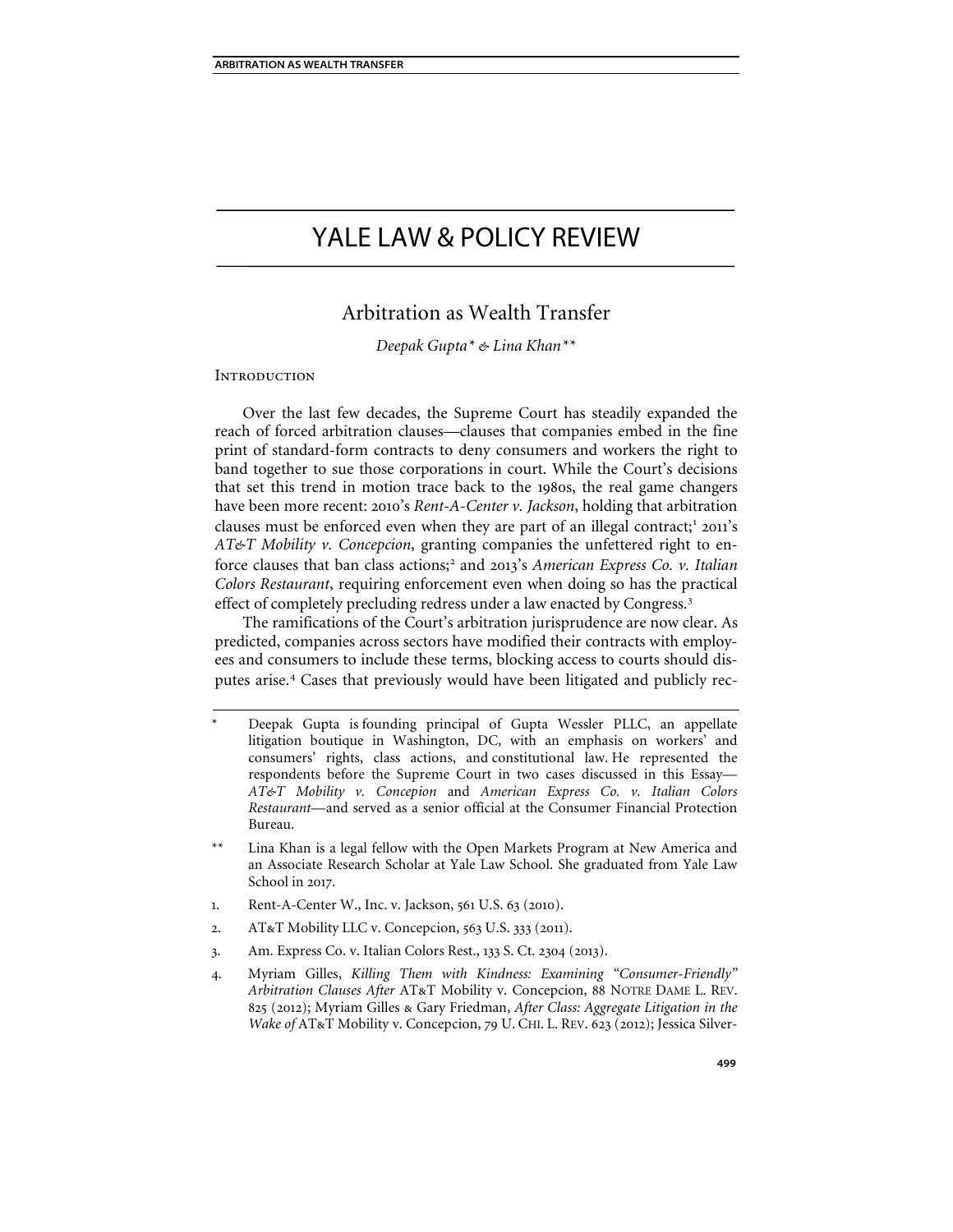orded are now either diverted to a private arbitrator or not brought at all. Practically, this means that businesses can sidestep swaths of law. In the words of one federal judge, this trend is "among the most profound shifts in our legal history."<sup>[5](#page-2-0)</sup>

Despite the gravity of these changes, forced arbitration has attracted relatively little public attention until recently. One obstacle is that few Americans are even aware of the clauses that govern a growing number of contractual rela-tionships in their lives.<sup>[6](#page-2-1)</sup> Another is that arbitration—as a legal issue at the intersection of contract law, civil procedure, and federalism—can seem abstract and esoteric. Yet when the public *is* informed about this private system of justice, its opinion is clear: a poll of likely voters in the 2016 election found that a whopping 75% supported the right of bank customers to take complaints to court, rather than being forced into private arbitration.<sup>[7](#page-2-2)</sup>

There is reason to think the issue has reached a turning point. Recognizing that forced arbitration now functions as a "legal lockout,"<sup>[8](#page-2-3)</sup> government agen-

- <span id="page-2-0"></span>5. Jessica Silver-Greenberg & Robert Gebeloff, *Arbitration Everywhere: Stacking the Deck of Justice*, N.Y. TIMES (Oct. 31, 2015), http://www.nytimes.com/2015/11/01/ business/dealbook/arbitration-everywhere-stacking-the-deck-of-justice.html [http://perma.cc/UXT3-TGZX].
- <span id="page-2-1"></span>6. In a 2014 Consumer Financial Protection Bureau (CFPB) survey of credit-card holders, for example, half of all respondents said they did not know whether they had the right to sue their credit card issuer in court, and more than one-third of those who were bound by forced-arbitration clauses still believed, incorrectly, that they could take the company to court. *Arbitration Study: Report to Congress, Pursuant to Dodd-Frank Wall Street Reform and Consumer Protection Act § 1028(a)*, CONSUMER FIN. PROTECTION BUREAU § 3, at 19 (2015) [hereinafter CFPB Study], http://files.consumerfinance.gov/f/201503\_cfpb\_arbitration-study-reportto-congress-2015.pdf [http://perma.cc/32Q2-86SJ].
- <span id="page-2-2"></span>7. Ams. for Fin. Reform & Ctr. for Responsible Lending, *1,000 Likely 2016 National Voters*, LAKE RES. PARTNERS (2015), http://ourfinancialsecurity.org/wp-content/ uploads/2015/07/Toplines.AFRCRL.public.070715.pdf [http://perma.cc/S4TQ-XBCE] (polling 2016 likely voters on Dodd-Frank Wall Street Reform and Consumer Protection Act and the activities of the CFPB).
- <span id="page-2-3"></span>8. Richard Cordray, Dir., Consumer Fin. Prot. Bureau, Prepared Remarks at the Field Hearing on Arbitration Clauses (May 5, 2016), http://www.consumerfinance .gov/about-us/newsroom/prepared-remarks-cfpb-director-richard-cordray-fieldhearing-arbitration-clauses/ [http://perma.cc/P29C-96FQ].

Greenberg & Michael Corkery, *In Arbitration, a 'Privatization of the Justice System*,' N.Y. TIMES (Nov. 1, 2015), http://www.nytimes.com/2015/11/02/business/dealbook/ in-arbitration-a-privatization-of-the-justice-system.html [http://perma.cc/C5ZA-SNNQ]. One study found that most franchisors have *not* adopted forced arbitration clauses in the wake of *Concepcion*, but, as the authors acknowledge, these findings "necessarily are limited to franchise agreements and may not be generalizable to consumer and employment contracts." Peter B. Rutledge & Christopher R. Drahozal, *"Sticky" Arbitration Clauses? The Use of Arbitration Clauses After* Concepcion *and* Amex, 67 VAND. L. REV. 955, 956 (2014).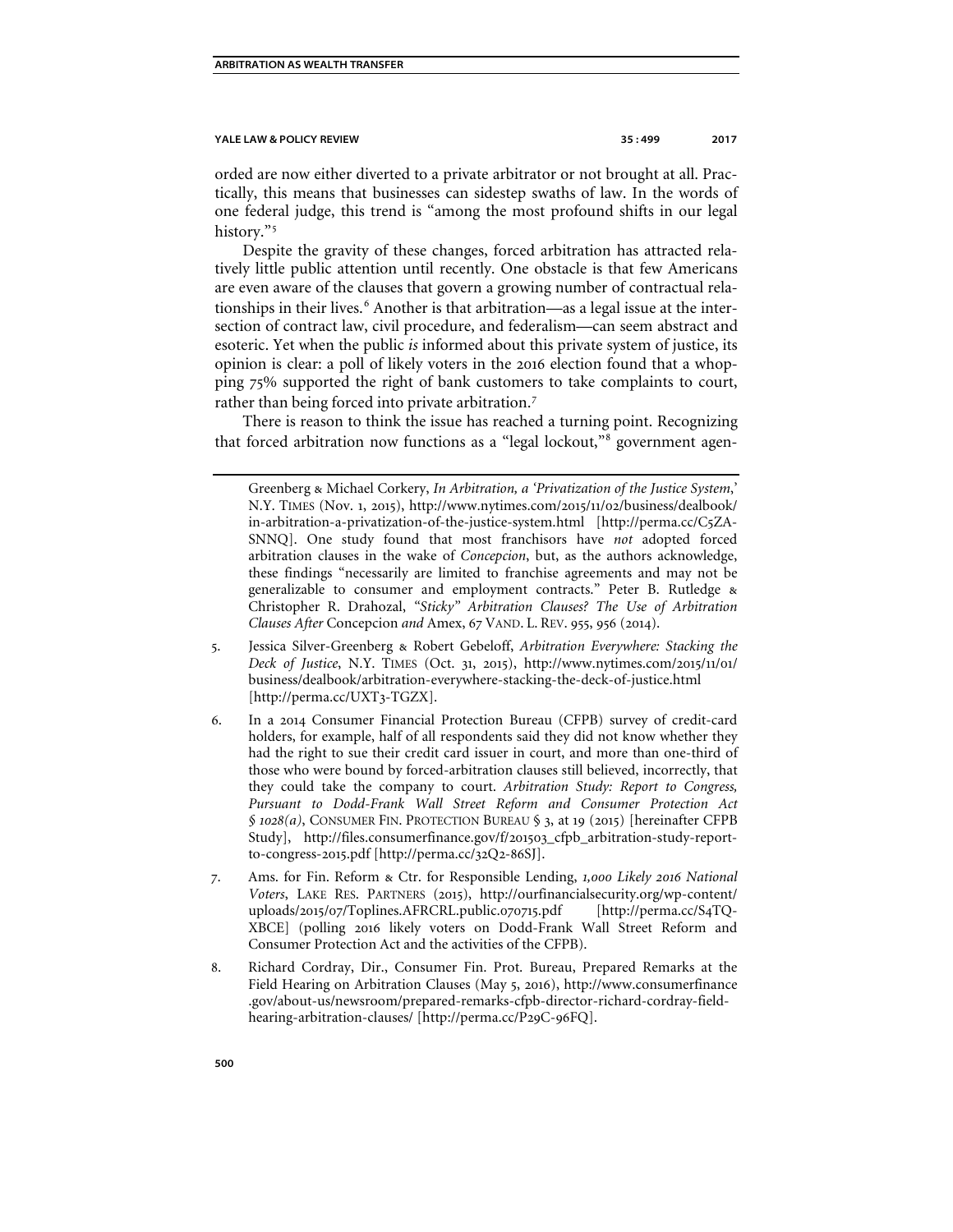cies have been moving to prohibit or limit the use of these clauses in form contracts. In recent years, the Department of Agriculture has limited the ability of meat processing companies to force arbitration on poultry farmers,<sup>[9](#page-3-0)</sup> the Department of Defense has prohibited lenders from including forced arbitration clauses in contracts with military service members,<sup>[10](#page-3-1)</sup> and the Department of Transportation has disallowed airlines from mandating arbitration in disputes with passengers.<sup>[11](#page-3-2)</sup> In the last year alone, the Centers for Medicare & Medicaid Services (CMS) moved to regulate the use of mandatory arbitration in nursing home contracts,<sup>[12](#page-3-3)</sup> the Department of Education drafted a rule to end forced ar-bitration in college enrollment agreements,<sup>[13](#page-3-4)</sup> and the Department of Labor finalized regulations requiring that retirement advisors allow clients to bring class action suits.[14](#page-3-5) Perhaps most significantly, in May 2016 the Consumer Financial Protection Bureau (CFPB) proposed a rule to eliminate arbitration clauses that include class action bans.<sup>[15](#page-3-6)</sup> Although the move falls short of banning forced arbitration in consumer finance entirely, it would mark a vital first step in restoring consumer rights in a major market—one where information asymmetries and the general imbalance of power are most severe. Critically, the CFPB's rule would also require companies to disclose arbitration outcomes, effectively creating a public record of how consumers fare.

These efforts have marked a crucial opening for reform. But they face challenges on two fronts. First, corporate interests are heavily attacking these rules,

- <span id="page-3-1"></span>10. Press Release, U.S. Dep't of Def., Department of Defense Issues Final Military Lending Act Rule (July 21, 2015), http://www.defense.gov/News/News-Releases/ News-Release-View/Article/612795/department-of-defense-issues-finalmilitarylending-act-rule [http://perma.cc/43N8-352J].
- <span id="page-3-2"></span>11. 14 C.F.R. § 253.10 (2017).
- <span id="page-3-3"></span>12. Medicare and Medicaid Programs; Reform of Requirements for Long-Term Care Facilities, 80 Fed. Reg. 42167, 42241 (proposed July 16, 2015), http://www.federal register.gov/articles/2015/07/16/2015-17207/medicare-and-medicaid-programsreform-of-requirements-for-long-term-care-facilities#h-159 [http://perma.cc/ 5BQ2-YCWP].
- <span id="page-3-4"></span>13. Press Release, U.S. Dep't of Educ., U.S. Department of Education Takes Further Steps To Protect Students from Predatory Higher Education Institutions (Mar. 11, 2016), http://www.ed.gov/news/press-releases/us-department-education-takesfurther-steps-protect-students-predatory-higher-education-institutions [http:// perma.cc/AF26-2G7Z].
- <span id="page-3-5"></span>14. Vin Gurrieri, *DOL Says Fiduciary Rule Can Discourage Class Waivers*, LAW360 (Jan. 18, 2017, 5:11 PM), http://www.law360.com/articles/882115/dol-says-fiduciaryrule-can-discourage-class-waivers [http://perma.cc/64VE-6HPC].
- <span id="page-3-6"></span>15. Cordray, *supra* note 8.

<span id="page-3-0"></span><sup>9</sup>. Press Release, U.S. Dep't of Agric., USDA Implements Provisions from 2008 Farm Bill To Protect Livestock and Poultry Producers (Dec. 8, 2011), http://www.gipsa .usda.gov/laws/Farmbill/1208%2011%20%20GIPSA%20PRFinal.pdf [http://perma .cc/3QBH-UR8Y].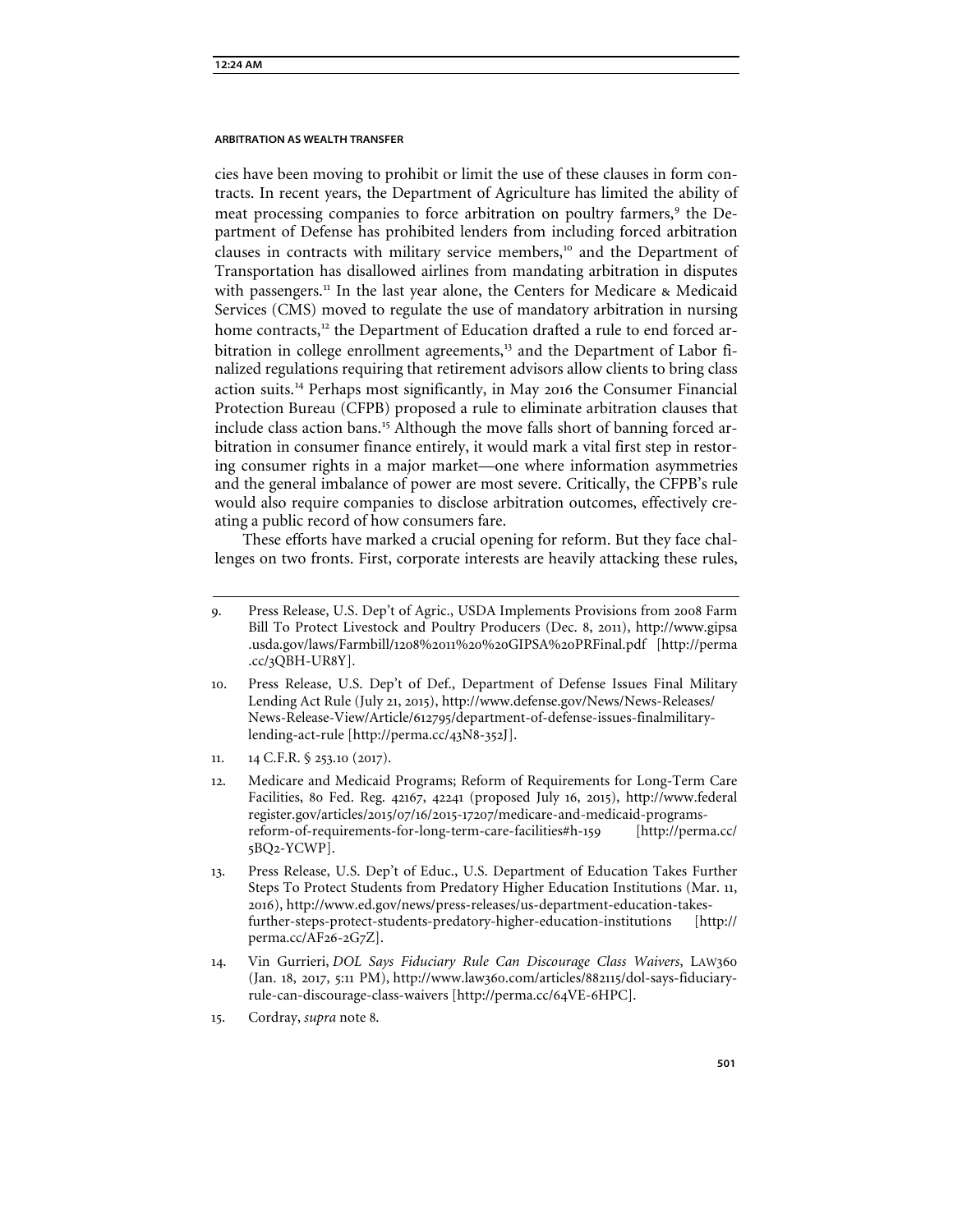marshaling resources both to weaken regulations directly and to mount challenges in court. Second, the Trump Administration may roll back regulations implemented by agencies under President Obama or fail to implement regulations that would have been promulgated. While the details of Trump's position on arbitration are still unknown, several moves by the Administration suggest that it may undo or stall efforts to curb forced arbitration.[16](#page-4-0) Ensuring that these efforts withstand attack will require close public attention and strong pressure. As we saw with the Federal Communication Commission's net neutrality rules under the Obama Administration, forceful public engagement on a regulatory issue can be decisive, emboldening officials to adopt strong rules even in the face of heavy corporate lobbying and attack.<sup>[17](#page-4-1)</sup>

Given the pressing need for public attention, this Essay offers a fresh way to understand and talk about forced arbitration: as a wealth transfer. It argues that the rise and prevalence of forced arbitration clauses should be understood as both an outcome of and contributor to economic inequality, and that the national conversation about economic inequality should therefore include the debate over forced arbitration. Given the extreme levels of inequality in the United States—with the richest 0.1% of the country now holding the same share of national wealth as the bottom 90%[18](#page-4-2)—the connection between arbitration and inequality is worth exploring in depth. Here, we examine this connection in three areas: antitrust, consumer protection, and wage-and-hour law. More generally, this Essay seeks to draw attention to the distributive features and effects of civil procedure. While there is growing recognition that changes in areas of substantive law (banking law, for instance, or tax law) may contribute to inequality, less attention is paid to the role of procedural law. Those interested in

- <span id="page-4-0"></span>16. Given that the Administration has rolled out a generally deregulatory agenda, it is reasonable to expect that regulations limiting forced arbitration, too, will be a target. For example, the "Presidential Executive Order on Reducing Regulation and Controlling Regulatory Costs" requires that executive agencies promulgating a new regulation also identify at least two existing regulations to be repealed. Exec. Order No. 13771, 82 Fed. Reg. 9339 (Jan. 30, 2017). The Trump Justice Department's decision to reverse course and file a brief *against* the CFPB in litigation challenging its constitutionality also suggests that the Administration may not champion policies advancing consumer protection. *See* Deepak Gupta & Jonathan Taylor, *In Consumer Bureau Showdown, It's Trump DOJ versus . . . Trump's DOJ*, TAKE CARE BLOG (Apr. 12, 2017), http://takecareblog.com/blog/in-consumer-bureau-show down-it-s-trump-s-doj-versus-trump-s-doj [http://perma.cc/T3LE-43L2].
- <span id="page-4-1"></span>17. Gautham Nagesh, *How HBO's John Oliver Helped Move the Needle on Net Neutrality*, WALL ST. J. (Feb. 5, 2015, 5:05 PM), http://blogs.wsj.com/washwire/ 2015/02/05/how-hbos-john-oliver-helped-move-the-needle-on-net-neutrality/ [http://perma.cc/8XMP-VTJE].
- <span id="page-4-2"></span>18. Emmanuel Saez & Gabriel Zucman, *Wealth Inequality in the United States Since 1913: Evidence from Capitalized Income Tax Data* (Nat'l Bureau of Econ. Research, Working Paper No. 20625, 2014), http://www.nber.org/papers/w20625.pdf [http:// perma.cc/SC3S-VPVZ].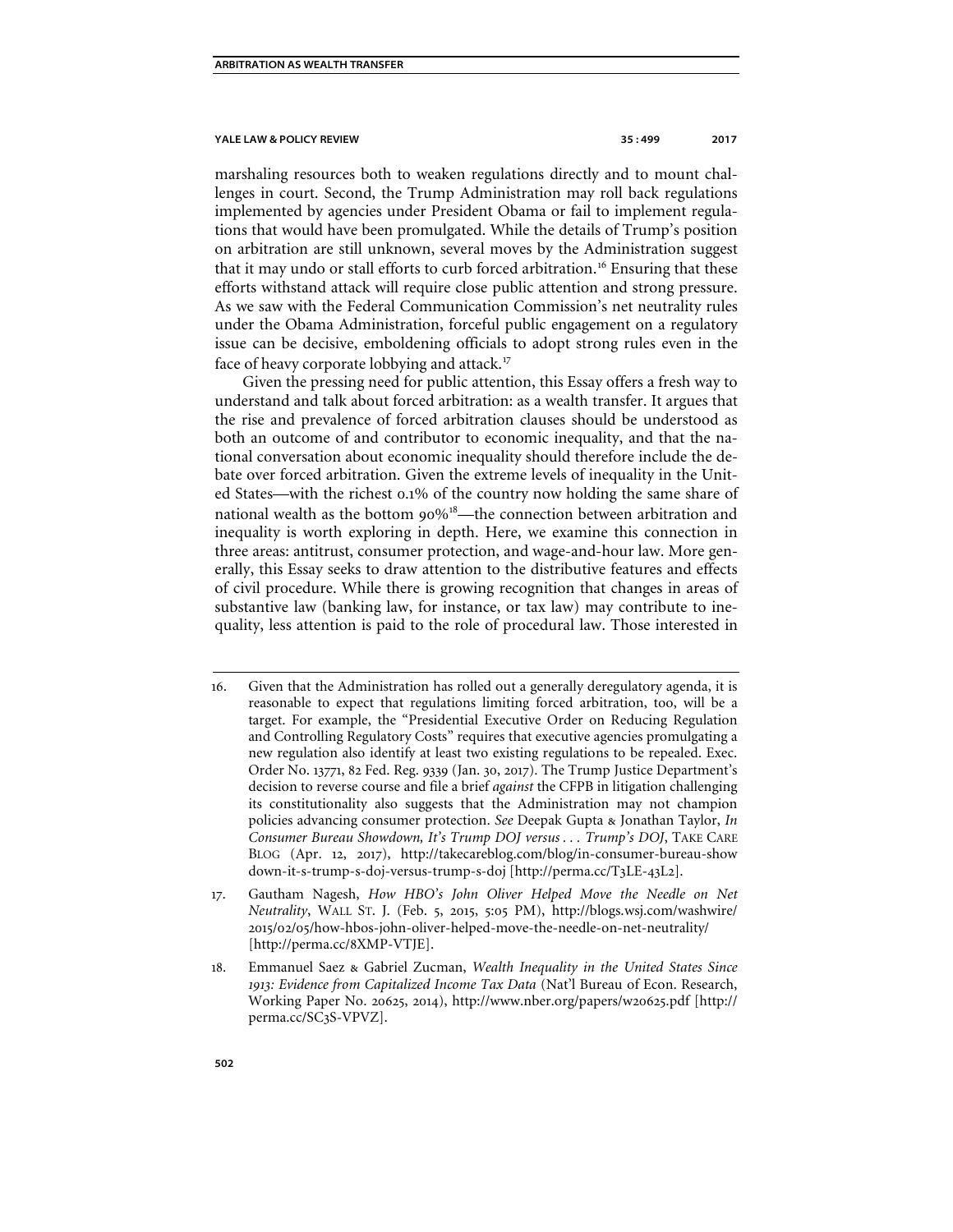addressing extreme wealth distribution should recognize procedures including arbitration—as both a site and source of inequality.

The connection between inequality and arbitration exists, on the one hand, because many industries today are highly consolidated.[19](#page-5-0) Concentration at the firm level has handed a relatively small number of companies outsized influence over the contractual terms that govern most transactions. This same consolidation has further tilted the balance of power away from workers and consumers, rendering them largely captive to whatever contractual terms businesses choose to impose. On the other hand this connection also exists because, as this Essay sketches out, arbitration has regressive effects. By both suppressing claims and yielding outcomes less favorable to workers and consumers, arbitration most likely transfers wealth upwards.

We follow in a long line of scholarship that recognizes our legal system as a mechanism of transferring wealth.<sup>[20](#page-5-1)</sup> Legal scholars Guido Calabresi and Rich-ard Posner have discussed the distributive effects of tort law.<sup>[21](#page-5-2)</sup> Building on this idea, the business community has created an entire movement premised on the idea that tort law indefensibly transfers wealth from small business owners to trial lawyers.<sup>[22](#page-5-3)</sup> Although research estimating the actual effects of tort law on lo-

- <span id="page-5-1"></span>20. This is not to suggest these scholars hold wealth distribution to be a primary aim of law; rather, they observe redistribution as an effect.
- <span id="page-5-2"></span>21. GUIDO CALABRESI, THE COST OF ACCIDENTS: A LEGAL AND ECONOMIC ANALYSIS (1970); RICHARD A. POSNER, ECONOMIC ANALYSIS OF LAW (1973); Guido Calabresi, *Some Thoughts on Risk Distribution and the Law of Torts*, 70 YALE L.J. 499 (1961).
- <span id="page-5-3"></span>22. For example, the Heritage Foundation describes how a Texas Supreme Court decision invalidating a cap on medical malpractice damages spurred a host of lawsuits, resulting in "[t]he economic transfer of wealth from professionals and business owners to plaintiffs' lawyers." Joseph Nixon, *Ten Years of Tort Reform in Texas: A Review*, HERITAGE FOUND. 2 (July 26, 2013), http://thf\_media.s3 .amazonaws.com/2013/pdf/bg2830.pdf [http://perma.cc/V2UE-FAEU]. A video from the U.S. Chamber Institute for Legal Reform, an arm of the U.S. Chamber of

<span id="page-5-0"></span><sup>19</sup>. Editorial Bd., *How Mergers Damage the Economy*, N.Y. TIMES (Oct. 31, 2015), http:// www.nytimes.com/2015/11/01/opinion/sunday/how-mergers-damage-the-economy .html [http://perma.cc/5ZLG-V6QF] ("In too many industries, [ ] competition just doesn't exist anymore."); Theo Francis & Ryan Knutson, *Wave of Megadeals Tests Antitrust Limits in the U.S.*, WALL ST. J. (Oct. 18, 2015), http://www.wsj.com/ articles/wave-of-megadeals-tests-antitrust-limits-in-u-s-1445213306 [http://perma .cc/WHP3-MRG7] ("A growing number of industries in the U.S. are dominated by a shrinking number of companies."); Lina Khan & Sandeep Vaheesan, *How America Became Uncompetitive and Unequal*, WASH. POST (June 13, 2014), http://www.washingtonpost.com/opinions/how-america-becameuncompetitive-and-unequal/2014/06/13/a690ad94-ec00-11e3-b98c-72cef4a00499 \_story.html [http://perma.cc/9WAY-46GD]; Jason Furman & Peter Orszag, A Firm-Level Perspective on the Role of Rents in the Rise of Inequality (Oct. 16, 2015) (unpublished manuscript), http://obamawhitehouse.archives.gov/sites/ default/files/page/files/20151016\_firm\_level\_perspective\_on\_role\_of\_rents\_in\_ inequality.pdf [http://perma.cc/6DKY-8C3T].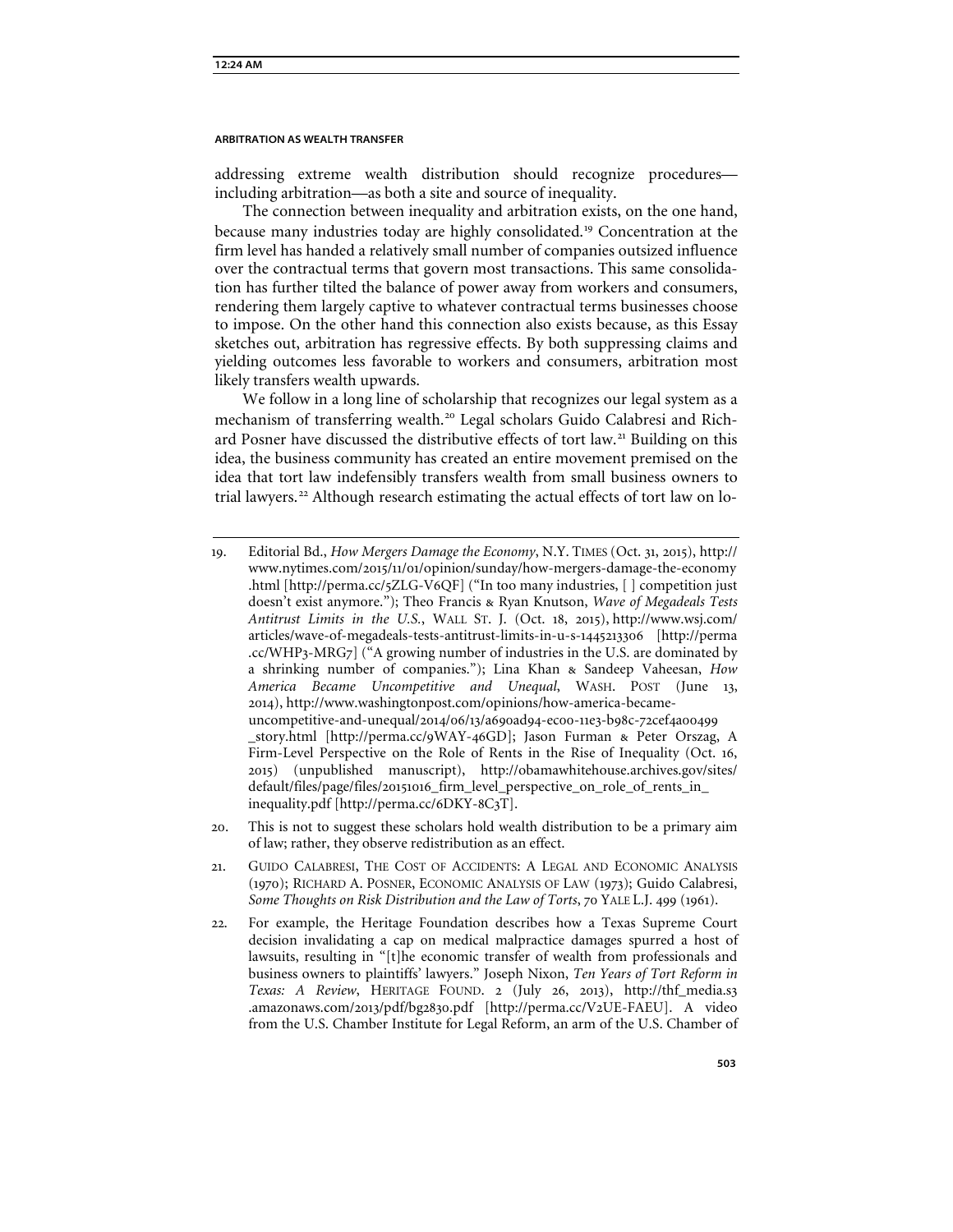cal economies is limited, "[t]he risks of tort liability allegedly include the unjus-tified transfer of wealth and the deterrence of valuable economic activity."<sup>[23](#page-6-0)</sup>

Scholars have similarly noted redistributive effects beyond tort law. When Congress passed the Copyright Term Extension Act—extending copyright protection on existing copyrightable material by twenty years—experts described the law as a wealth transfer from individual users to large, rights-holding com-panies.<sup>[24](#page-6-1)</sup> Scholars have also argued that curbing unjust wealth transfers was a primary aim of the Sherman Antitrust Act.<sup>[25](#page-6-2)</sup> Others have even identified legal uncertainty writ large as transferring wealth from poor to rich.<sup>[26](#page-6-3)</sup>

This tradition is less developed in areas of procedural law. While the unequal effects of our civil procedure system on low-income and indigent litigants are acknowledged, rarely are changes to civil procedure itself framed as wealth transfers. Identifying the distributional effects of civil procedure not only clarifies the stakes of cases like *Concepcion*, but also may help draw public attention to issues that are by nature dry, obscure, and technical.

# I. How We Got Here: Forced Arbitration's History in a Nutshell

Until the 1920s federal courts refused to enforce arbitration agreements. But in the early decades of the twentieth century, as the number of corporate transactions—and, by extension, disputes—grew, businesses wanted courts to give

Commerce, captures generally the perspective animating the tort reform movement:

[T]oday we have become the global leader in excessive lawsuits, a distinction that costs our economy billions of dollars (\$264 billion) that's around \$850 per year for every man, woman, and child in the country. Excessive litigation hurts everyone and hampers America's ability to compete in the global economy. Annually, litigation drains over \$100 billion from small business owners, the majority of whom must pass this burden on to consumers in the form of higher prices, or to their employees as benefit cuts and hiring freezes.

*What We Do*, U.S. CHAMBER INST. FOR LEGAL REFORM, http://www.institute forlegalreform.com/about-ilr/what-we-do [http://perma.cc/TL83-7VP3].

- <span id="page-6-0"></span>23. Frank B. Cross, *Tort Law and the American Economy*, 96 MINN. L. REV. 28 (2011).
- <span id="page-6-1"></span>24. Richard E. Epstein, *Congress's Copyright Giveaway*, WALL ST. J. (Dec. 21, 1998), http://www.wsj.com/articles/SB914020106725635500 [http://perma.cc/F5V3-BSYW] ("Removing these works from the public domain works a huge uncompensated wealth transfer from ordinary citizens to Disney, Time Warner and other holders, corporate and individual, of preexisting copyrighted material.").
- <span id="page-6-2"></span>25. Robert H. Lande, *Wealth Transfers as the Original and Primary Concern of Antitrust: The Efficiency Interpretation Challenged*, 34 HASTINGS L.J. 65 (1982).
- <span id="page-6-3"></span>26. Uri Weiss, *The Regressive Effect of Legal Uncertainty* (Tel Aviv Univ. Law Faculty Papers, Working Paper No. 30, 2005), http://law.bepress.com/cgi/viewcontent.cgi ?article=1030&context=taulwps [http://perma.cc/G9LM-AN8L].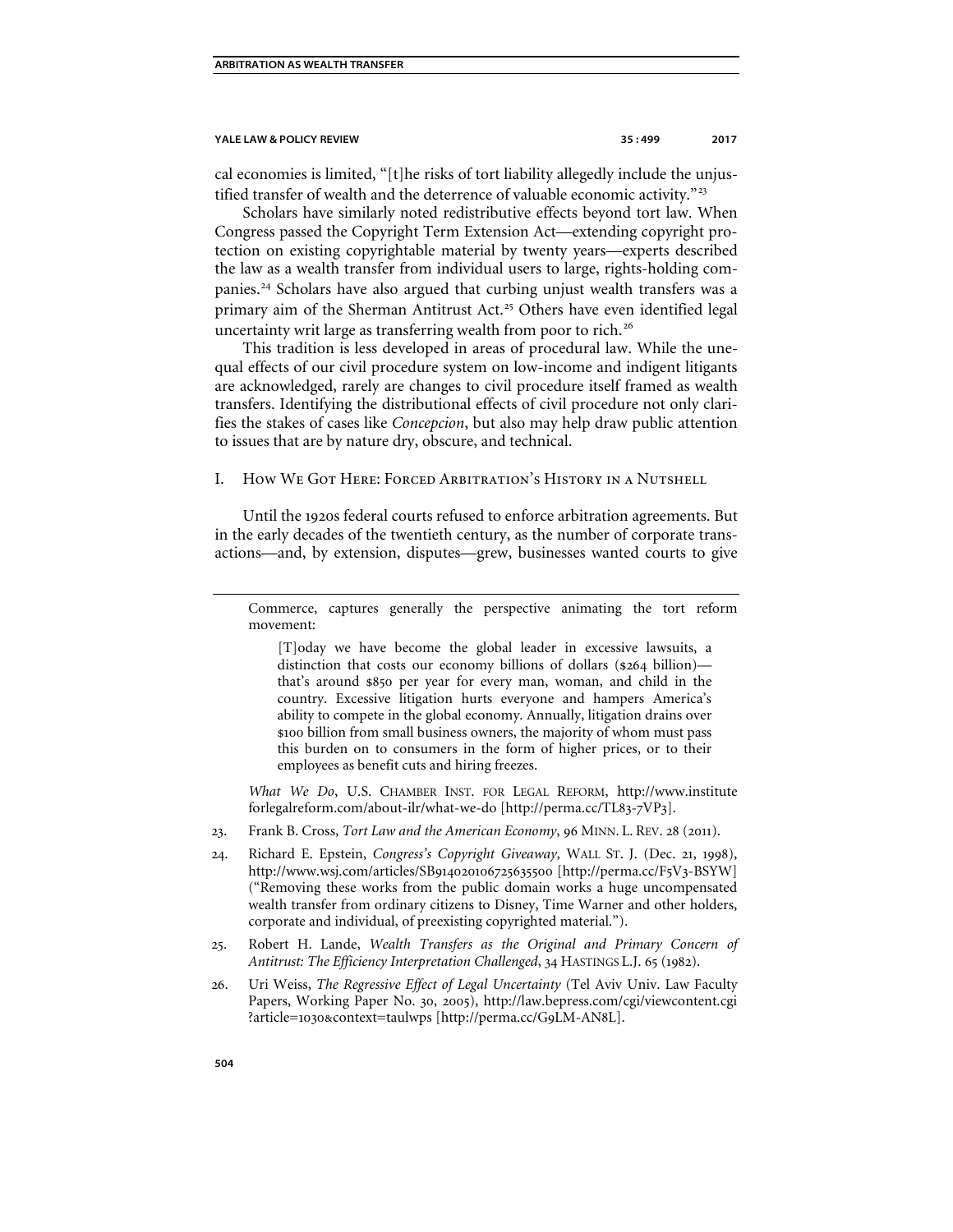arbitration agreements the force of law.<sup>[27](#page-7-0)</sup> Arguing that arbitration would relieve congested courts, business interests lobbied Congress to let them set up private solutions that would be faster and cheaper than public courts. When officials expressed concern that arbitration would let "the powerful people . . . come in and take away the rights of the weaker ones," supporters of arbitration legislation assured them that the device would be used only between consenting merchants of roughly equal bargaining power, and not against workers or consumers.[28](#page-7-1) In 1925, Congress passed the Federal Arbitration Act (FAA) with a unanimous vote.

For much of the twentieth century, arbitration largely worked as Congress had intended: to resolve the sorts of fact-based contractual disputes that arise between businesses in the course of routine transactions—concerning whether a party had complied with the terms of payment, for example, or delivered goods at the right place and the right time.<sup>[29](#page-7-2)</sup> Federal statutory claims were categorically outside of the FAA's reach, as were all claims brought by workers and all claims brought in state court. The insertion of arbitration clauses into mass contracts with consumers or workers was unheard of.

Starting in the 1980s, however, the U.S. Supreme Court issued a series of decisions that would begin to steer us down an entirely new path. One key moment came in 1983, when the Court declared that the FAA reflected a "federal policy favoring arbitration."[30](#page-7-3) The idea that Congress had intended arbitration as *preferable* to courts, rather than just as an alternative, was not founded in leg-islative history.<sup>[31](#page-7-4)</sup> Still, the Court's language suggested as much, and future judges would lean on it as they razed the walls that had kept arbitration in its place.

Two successive decisions cemented what might have been a quirky deviation into a major turning point. In 1984, the Supreme Court heard a case brought in California by 7-Eleven franchisees against their parent company, Southland, which had included in their contracts a binding arbitration clause.<sup>[32](#page-7-5)</sup> California outlawed these clauses, recognizing that franchisees usually lacked power to negotiate these terms. Yet Southland argued that its contract overrode state law. Drawing on the Court's interpretation from the previous year—that Congress had intended a "federal policy favoring arbitration"—a seven to two majority on the Supreme Court ruled for Southland, eroding the power of states to limit how companies use arbitration.

<span id="page-7-1"></span>28. Moses, *supra* note 27, at 106–07.

- <span id="page-7-3"></span>30. Moses H. Cone Mem'l Hosp. v. Mercury Constr. Corp., 460 U.S. 1 (1983).
- <span id="page-7-4"></span>31. Moses, *supra* note 27, *passim*.
- <span id="page-7-5"></span>32. Southland Corp. v. Keating, 465 U.S. 1 (1984).

<span id="page-7-0"></span><sup>27</sup>. IMRE SZALAI, OUTSOURCING JUSTICE: THE RISE OF MODERN ARBITRATION LAWS IN AMERICA (2013); Margaret L. Moses, *Statutory Misconstruction: How the Supreme Court Created a Federal Arbitration Law Never Enacted by Congress*, 34 FLA. ST. U. L. REV. 99 (2006).

<span id="page-7-2"></span><sup>29</sup>*. Id*. at 111.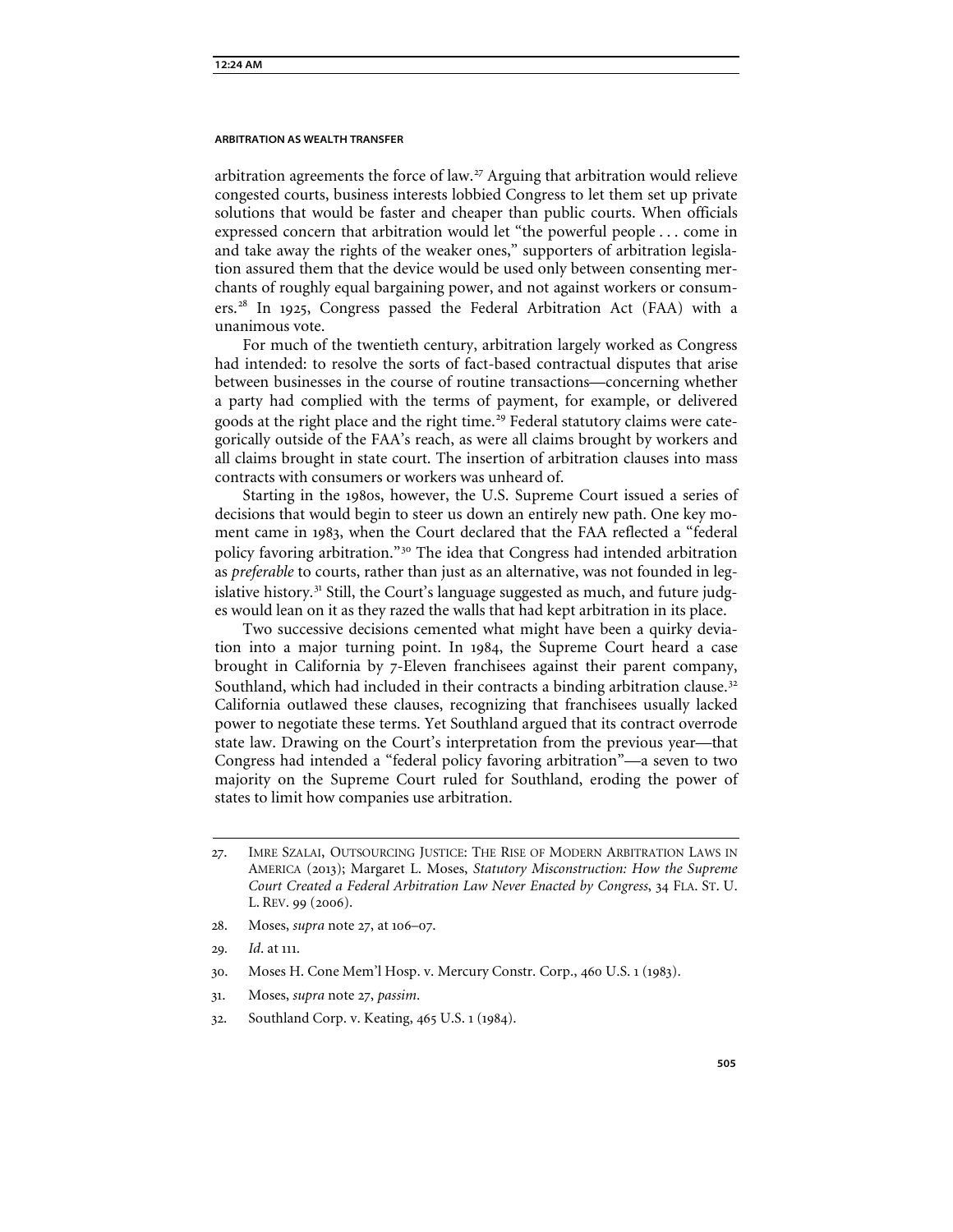In a striking dissent, Justice Sandra Day O'Connor criticized the majority for ignoring legislative history. "Today's decision is unfaithful to congressional intent, unnecessary, and . . . inexplicable," she wrote. "Although arbitration is a worthy alternative to litigation, today's exercise in judicial revisionism goes too far."[33](#page-8-0)

It would soon go even further. In 1985, the Supreme Court heard *Mitsubishi v. Soler Chrysler-Plymouth*, a case in which a car dealer had sued the Japanese firm for violating antitrust laws, and Mitsubishi had pushed to arbitrate.<sup>[34](#page-8-1)</sup> The car dealer noted that the FAA allowed companies to use arbitration only to settle disputes about contracts they had written, not to interpret laws Congress had passed, like the Sherman Antitrust Act. A five-justice majority—continuing its recent pattern of pro-arbitration decisions—sided with Mitsubishi. Arbitrators could now rule on actual statutory law—civil rights, labor protections, as well as antitrust—despite being unaccountable to the public.

In a powerful dissent, Justice John Paul Stevens warned that there were great dangers in allowing "despotic decision-making," as he called it, to extend to law like antitrust. "[Arbitration] is simply unacceptable when every error may have devastating consequences for important businesses in our national economy, and may undermine their ability to compete in world markets," he wrote.<sup>[35](#page-8-2)</sup>

In the span of these three decisions, the Supreme Court drastically enlarged the scope of arbitration. And against the backdrop of a movement claiming excessive lawsuits were strangling small businesses, courts would continue to expand the realms in which companies could compel arbitration. In the 1995 case *Allied-Bruce Terminix v. Dobson*, the Supreme Court permitted the use of arbitration clauses by companies in routine consumer contracts.[36](#page-8-3) This prompted Justice O'Connor to remark that, "over the past decade, the Court has abandoned all pretense of ascertaining congressional intent with respect to the Federal Arbitration Act, building instead, case by case, an edifice of its own creation."[37](#page-8-4) In 2001, the Court ruled against a group of Circuit City workers, holding that employers could use arbitration clauses in contracts with employ-ees despite statutory language to the contrary.<sup>[38](#page-8-5)</sup> In 2004, the Fifth Circuit ruled

It is not intended this shall be an act referring to labor disputes, at all. It is purely an act to give the merchants the right or the privilege of sitting

<span id="page-8-0"></span><sup>33</sup>*. Id*. at 36 (O'Connor, J., dissenting).

<span id="page-8-2"></span><span id="page-8-1"></span><sup>34</sup>. Mitsubishi Motors Corp. v. Soler Chrysler-Plymouth, Inc., 473 U.S. 614 (1985).

<sup>35</sup>*. Id.* at 657.

<span id="page-8-3"></span><sup>36</sup>. Allied-Bruce Terminix Cos. v. Dobson, 513 U.S. 265 (1995).

<span id="page-8-4"></span><sup>37</sup>*. Id.* at 283 (O'Connor, J., concurring).

<span id="page-8-5"></span><sup>38</sup>. Circuit City Stores, Inc. v. Adams, 532 U.S. 105 (2001). This decision is impossible to square with both the statutory text and legislative history. As one of the FAA's architects explained in 1923: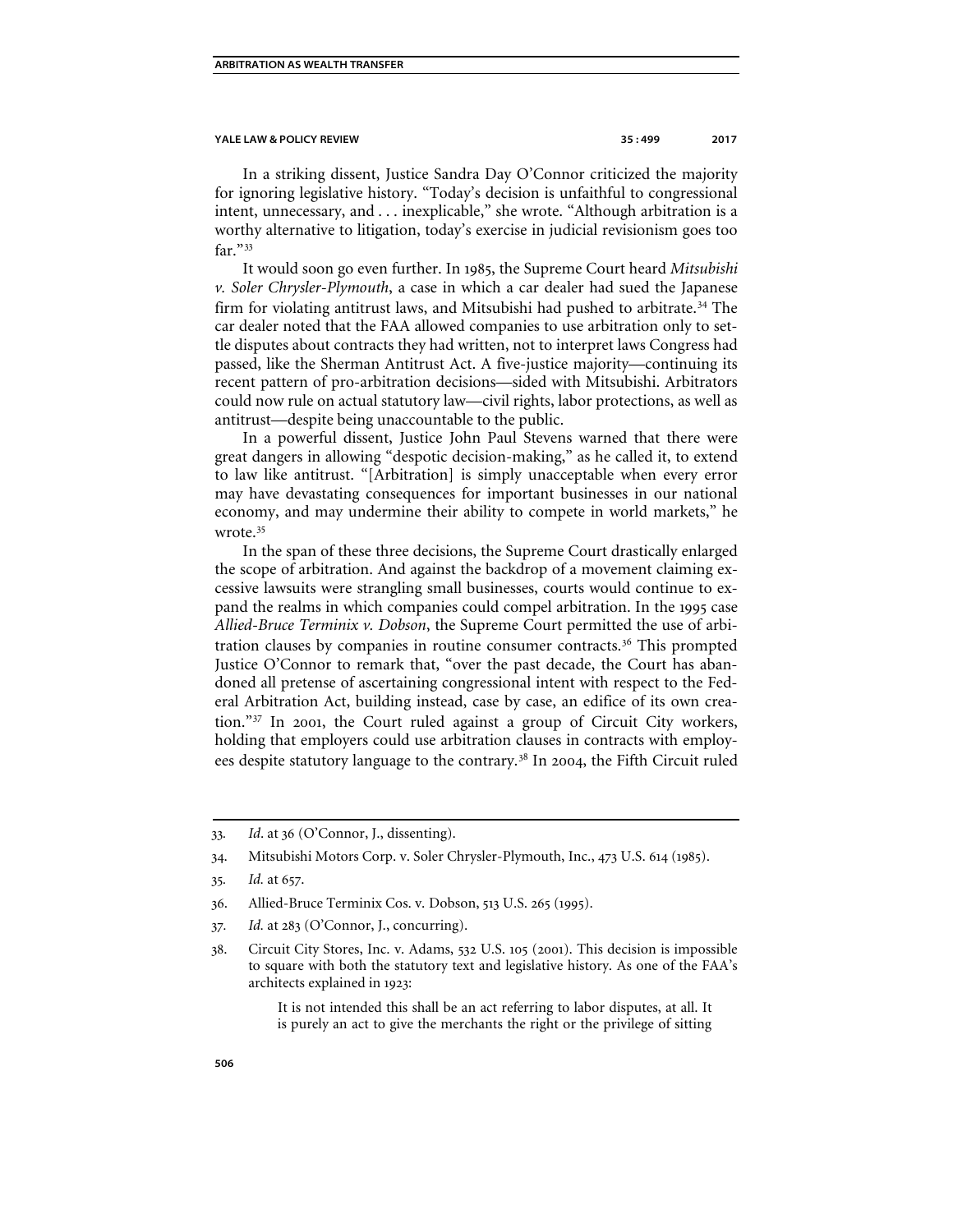that arbitration clauses were enforceable against illiterate consumers;[39](#page-9-0) a separate court ruled that they were enforceable even when a blind consumer had no knowledge of the agreement.<sup>[40](#page-9-1)</sup>

Yet the real watershed came in 2011, in *AT&T Mobility v. Concepcion*. Vincent and Liza Concepcion had sued AT&T in federal court in California, alleging that the company had engaged in false advertising by claiming that their wireless plan included free cell phones—a practice that had shortchanged millions of consumers out of about thirty dollars each. When they tried to litigate as a class, AT&T pointed to the fine print in their contract, which included a class action ban.

The Concepcions pointed out that class action bans violated California law. Many state and federal courts had forbidden class action bans, on the grounds that individuals often had no practical way to make a claim unless they joined with other plaintiffs to share the cost of litigating. Allowing companies to eliminate this right in "take-it-or-leave-it" contracts would effectively let corporations violate laws with little risk of accountability.

The district court and the U.S. Court of Appeals for the Ninth Circuit both ruled for the Concepcions, holding that AT&T's terms were unconscionable and that nothing in the FAA preempted this arbitration-neutral rule of state law.<sup>[41](#page-9-2)</sup> When the case reached the Supreme Court, eight state attorneys general, as well as civil rights organizations, consumer advocates, employee rights groups, and prominent law professors, weighed in, arguing that permitting class action bans would enable companies to evade entire realms of law. But the Supreme Court, in a five to four split, ruled that AT&T's contract was enforceable, opening the door for companies to ban class actions routinely in their fine print.

At this point, one limit on class action bans remained: if a ban eliminated the *only way* someone could bring a case, it would be unenforceable. But in 2013, the Supreme Court razed even this protection in a case pitting a group of small merchants—including Italian Colors, a family restaurant in Oakland, Cal-

> down and agreeing with each other as to what their damages are, if they want to do it. Now, that is all there is in this.

*A Bill To Make Valid and Enforceable Written Provisions or Agreements for Arbitration of Disputes Arising Out of Contracts, Maritime Transactions, or Commerce Among the States or Territories or with Foreign Nations: Hearing on S. 4213 and S. 4214 Before a Subcomm. of the S. Comm. on the Judiciary*, 67th Cong. 9–10 (1923) (statement W.H.H. Piatt, Chairman, Comm. of Commerce, Trade & Commercial Law, American Bar Association).

- <span id="page-9-1"></span><span id="page-9-0"></span>39. Wash. Mut. Fin. Grp., LLC v. Bailey, 364 F.3d 260, 264–66 (5th Cir. 2004).
- 40. Am. Gen. Fin. Servs., Inc. v. Griffin, 327 F. Supp. 2d 678, 683 (N.D. Miss. 2004).
- <span id="page-9-2"></span>41. Laster v. T-Mobile USA, Inc., No. 05CV1167DMS (AJB), 2008 WL 5216255, at \*2 (S.D. Cal. Aug. 11, 2008), *aff'd sub nom.* Laster v. AT&T Mobility LLC, 584 F.3d 849 (9th Cir. 2009), *rev'd sub nom.* AT&T Mobility LLC v. Concepcion, 563 U.S. 333  $(2011).$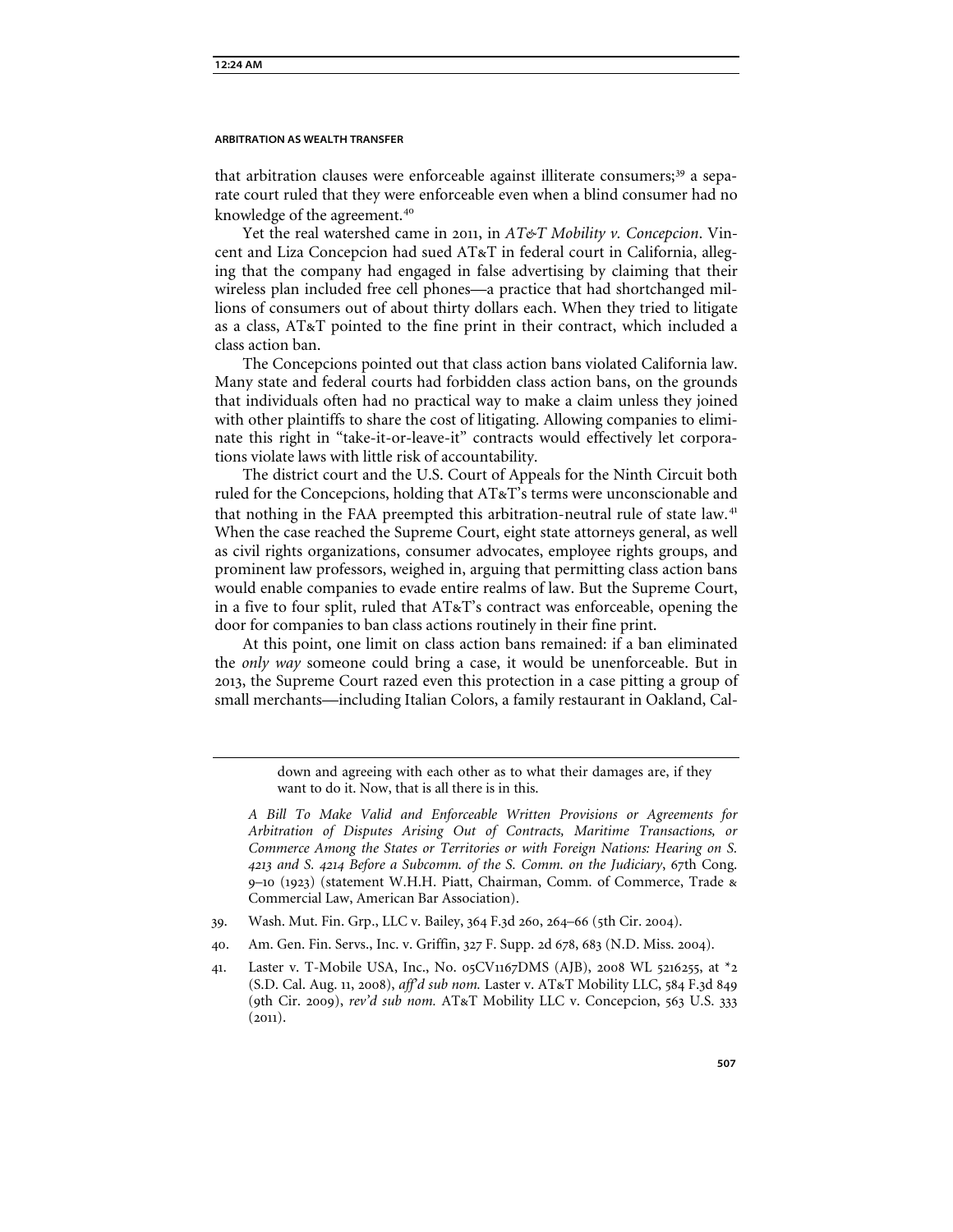ifornia—against American Express.<sup>[42](#page-10-0)</sup> This time around, the same five-judge majority ruled that arbitration clauses containing class action bans were enforceable—*even when* it meant citizens had no way to "effectively vindicate" their rights and were left with no recourse.

# II. How Forced Arbitration Transfers Wealth Upwards

Given the Court's decisions, forced arbitration clauses and class action bans are now a basic feature of form contracts. Amazon, Comcast, Wells Fargo, Ticketmaster, Dropbox, Goldman Sachs, P.F. Chang's, and Uber are just some of the many businesses that have modified their contracts with consumers or workers to include these terms.<sup>[43](#page-10-1)</sup> A CFPB report studying the prevalence and effects of arbitration found over 88% of mobile wireless contracts and 99% of storefront payday loans are now subject to forced arbitration.<sup>[44](#page-10-2)</sup> As of 2010, 27% of the non-unionized American workforce was estimated to be subject to forced arbitration.<sup>[45](#page-10-3)</sup> While we are not aware of more recent figures, and more empirical work is necessary, it seems fair to assume that this share has increased in the wake of decisions legalizing class action bans alongside forced arbitration.

Existing inequality both reflects and facilitates the growing prevalence of forced arbitration clauses. As described above, scores of industries today are oligopolistic, dominated by a handful of players. This level of concentration has handed a relatively small number of firms outsized influence over the contractual terms that govern most transactions. For example, Comcast and Time-Warner together control at least 57% of the national broadband market, and around 63% of Americans live in areas where they can choose only between these two providers.[46](#page-10-4) Some cities—including Boston and the Twin Cities—are

- <span id="page-10-2"></span>44. CFPB Study, *supra* note 6, § 2, at 8.
- <span id="page-10-3"></span>45. *ADVOCACY: Forced Arbitration*, NAT'L EMP. LAW. ASS'N, http://www.nela.org/ index.cfm [\[http://perma.cc/N](https://urldefense.proofpoint.com/v2/url?u=https-3A__perma.cc_N2SD-2D5CJC&d=DwMFaQ&c=cjytLXgP8ixuoHflwc-poQ&r=hER_4J_FcehoBtrg06NMyq5bSC3uIMc2TaOtd-u1Ji8&m=Npy1DD8QeztmTmBJS7XEeENXp4b8T4HRfT33VuXcsBM&s=wsKygYveInPtkPiW5Q7JHpayQWdkS0GOFXj6qSIxbfM&e=)2SD-5CJC].
- <span id="page-10-4"></span>46. Shalini Ramachandran, *New FCC Broadband Benchmark Lifts Comcast's Share to Nearly 60%*, WALL ST. J. (Jan. 29, 2015, 5:17 PM), http://blogs.wsj.com/corporateintelligence/2015/01/29/comcast-bulks-up-on-broadband [http://perma.cc/7TY7- QC2G]. Others estimate their joint share could be as high as 75%. *See* William Conlow, *Quantifying Comcast's Monopoly Power*, TECHDIRT (Aug. 1, 2014, 3:33 PM), http://www.techdirt.com/articles/20140726/10180428015/quantifying-comcast -monopoly-power.shtml [http://perma.cc/CR2X-JEQX].

<span id="page-10-0"></span><sup>42</sup>. Am. Express Co. v. Italian Colors Rest., 133 S. Ct. 2304 (2013).

<span id="page-10-1"></span><sup>43</sup>. Gilles, *supra* note 4; Jean R. Sternlight, *Disarming Employees: How American Employers Are Using Mandatory Arbitration To Deprive Workers of Legal Protection*, 80 BROOK. L. REV. 1309 (2015); Lina Khan, *Thrown Out of Court*, WASH. MONTHLY (June/July/Aug. 2014), http://www.washingtonmonthly.com/magazine/junejuly august\_2014/features/thrown\_out\_of\_court050661.php [http://perma.cc/49HR-PXNH].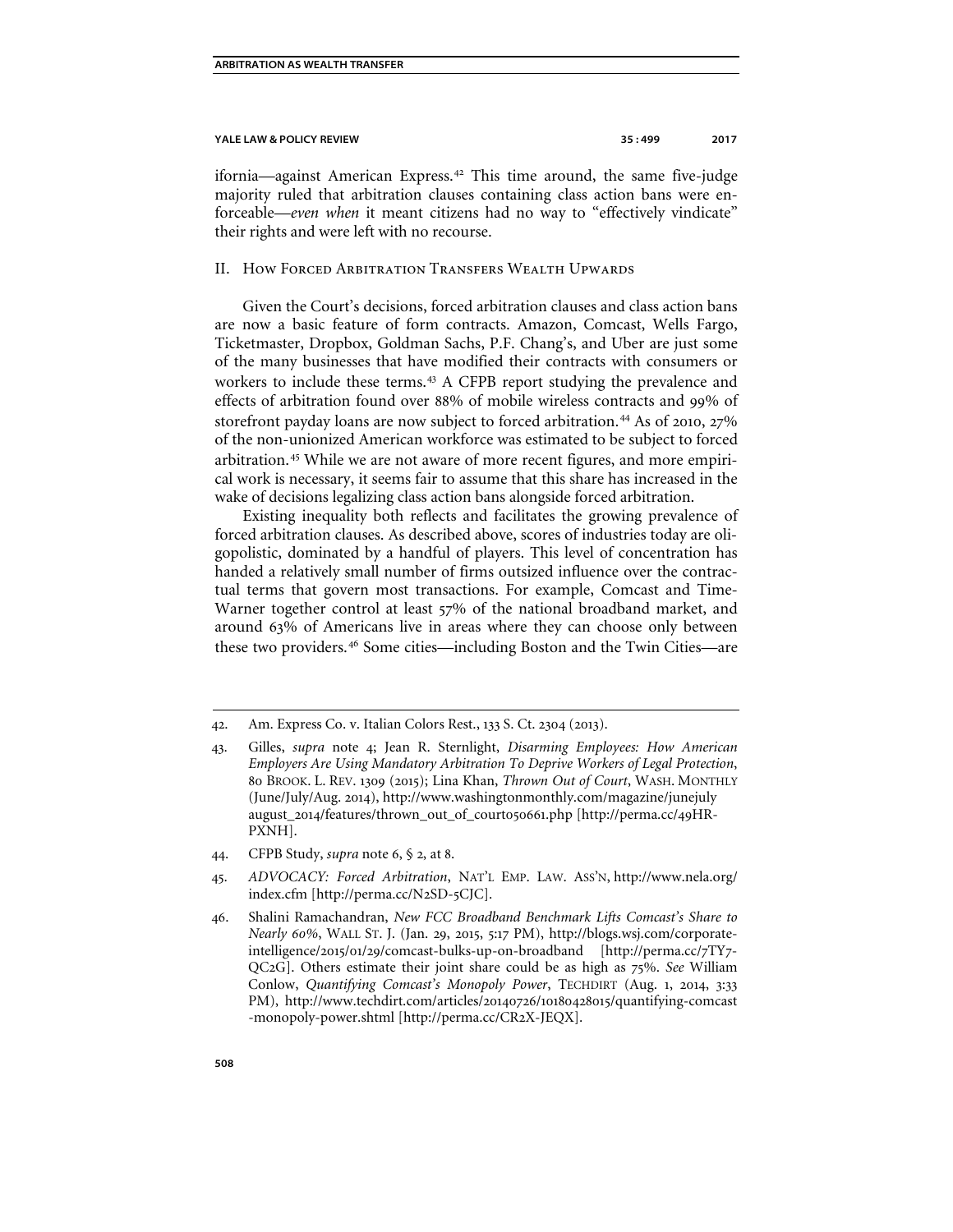served by only one company, leaving residents with no choice at all.<sup>[47](#page-11-0)</sup> One or two companies, as a result, now set the contractual terms for a significant share of U.S. broadband consumers. The same is increasingly true of local hospitals and commercial banks, to name a couple. Under such diminished competition, consumers have no bargaining power and largely sign contracts on a take-it-orleave-it basis.

Moreover, there is reason to believe that arbitration does not just reflect existing inequality, but further perpetuates it. Our litigation system, through which significant sums of money change hands, is a giant wealth-transfer mechanism. To our knowledge, no studies have tallied or even estimated the total amount exchanged. One of the best snapshots available is a study by Brian Fitzpatrick, who examined all of the class action settlements that occurred in 2006 and 2007.<sup>[48](#page-11-1)</sup> He found that district court judges approved 688 class action settlements over the two-year period, involving over \$33 billion in awards. Securities matters made up the biggest share of the settlements, followed by labor and employment, consumer, employee benefits, civil rights, debt collection, antitrust, commercial, and other.

Because plaintiffs in securities class actions can span a host of groups—be it teachers unions whose savings are tied up in pension fund indexes or corporate managers whose salaries are largely paid through stock compensation—it is difficult to assess whether and how these suits redistribute in any one particular direction. With labor and employment, consumer, employee benefits, debt collection, and some antitrust cases, by contrast, it seems reasonable to assume that the sums won through these suits generally effect downward distribution.<sup>[49](#page-11-2)</sup> Class action settlements comprise a small part of litigation outcomes as a whole, but, at minimum, Fitzpatrick's numbers suggest that the sums transferred through litigation in total are quite large.

<span id="page-11-0"></span><sup>47</sup>. Kate Cox, *Here's What the Lack of Broadband Competition Looks Like on a Map*, CONSUMERIST (Mar. 7, 2014, 5:00 PM), http://consumerist.com/2014/03/07/hereswhat-lack-of-broadband-competition-looks-like-in-map-form [http://perma.cc/ 9PFC-YVGB].

<span id="page-11-1"></span><sup>48</sup>. Brian T. Fitzpatrick, *An Empirical Study of Class Action Settlements and Their Fee Awards*, 7 J. EMPIRICAL LEGAL STUD. 811 (2010).

<span id="page-11-2"></span><sup>49</sup>. Granted, it is likely that enforcement of these laws will not *always* transfer wealth from poor consumers and workers to rich executives and majority stockholders. At least some lawsuits will be brought by consumers or employees who are richer than at least some managers or stockholders. And, as arbitration proponents frequently point out, it is theoretically possible that the amounts saved by companies in the form of litigation and settlement costs will be passed on to consumers in the form of lower prices. We are aware of no empirical research that shows this to be the case. Notably, the empirical analysis that does exist suggests the obverse: that forced arbitration clauses do not lead to lower consumer prices. In its arbitration study, the CFPB found that companies forced to drop their arbitration provisions did not go on to raise prices, despite facing greater exposure to class action litigation risk. CFPB Study, *supra* note 6, § 10. On balance, therefore, we think the redistributive effects of these suits are progressive.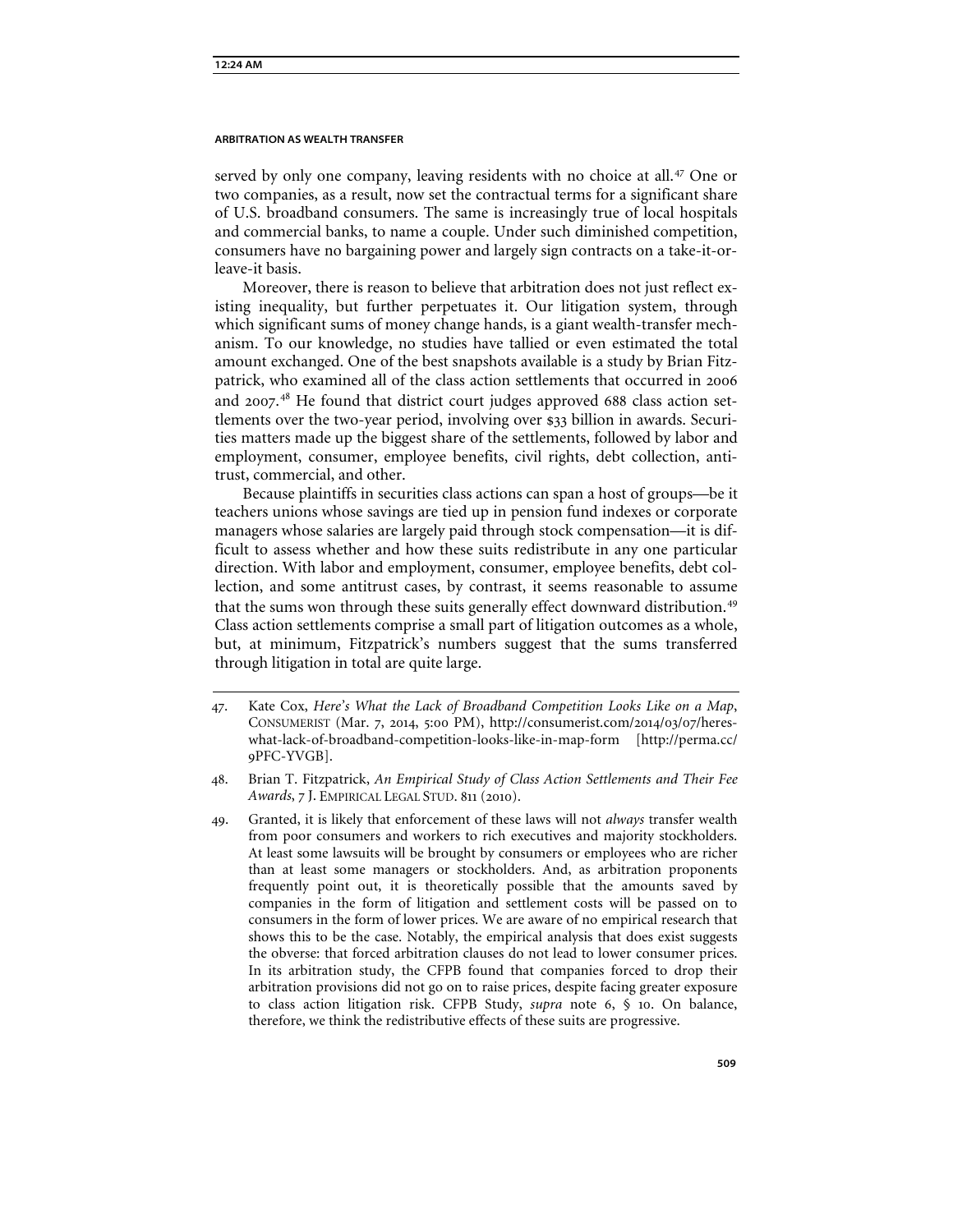Below we explore how arbitration's wealth transfer effects play out in three different areas: wage-and-hour law, consumer law, and antitrust law.

# *A. Wage Theft*

The growing prevalence of forced arbitration clauses in employee contracts significantly curbs workers' ability to hold their employers accountable for labor violations. For example, at a time when, according to federal and state officials, "more companies are violating wage laws than ever before,"[50](#page-12-0) workers have found themselves increasingly unable to recover stolen wages from their employers.<sup>[51](#page-12-1)</sup>

Wage theft occurs in several forms, and employers sometimes engage in multiple forms of violations simultaneously. Some employers pay workers less than the legally required minimum wage, fail to pay workers legally required rates for overtime work, or wrongfully deduct pay. In other cases, employers commit "off-the-clock" violations, requiring workers to come in early or stay late while failing to compensate them for that additional time. Laws against wage theft are massively underenforced,<sup>[52](#page-12-2)</sup> which means that joining a collective lawsuit is frequently a worker's only means for rightful compensation. Forced arbitration clauses and class action bans block this vital path for redress, enabling employers to steal workers' wages with impunity.[53](#page-12-3) Because wage theft is already regressive, practices that enable it, like forced arbitration clauses, transfer wealth upwards.

Experts estimate the sum of wages stolen nationally to be as high as \$50 billion a year, "a transfer from low-income employees to business owners that worsens income inequality."[54](#page-12-4) In Los Angeles, for example, low-wage workers

<span id="page-12-0"></span><sup>50</sup>. Steven Greenhouse, *More Workers Are Claiming 'Wage Theft*,*'* N.Y. TIMES (Aug. 31, 2014), http://www.nytimes.com/2014/09/01/business/more-workers-are-claimingwage-theft.html [http://perma.cc/2869-BU3T].

<span id="page-12-1"></span><sup>51</sup>. Brady Meixell & Ross Eisenbrey, *An Epidemic of Wage Theft Is Costing Workers Hundreds of Millions of Dollars a Year*, ECON. POL'Y INST. (Sept. 11, 2014), http:// www.epi.org/publication/epidemic-wage-theft-costing-workers-hundreds [http:// perma.cc/98CQ-Z2CF].

<span id="page-12-2"></span><sup>52</sup>*. Winning Wage Justice: An Advocate's Guide to State and City Policies To Fight Wage Theft*, NAT'L EMP. L. PROJECT 17–18 (2011), http://www.nelp.org/content/uploads/ 2015/03/WinningWageJustice2011.pdf [http://perma.cc/3V4P-F86Z].

<span id="page-12-3"></span><sup>53</sup>. It is worth noting that some low-wage employers do not provide workers with contracts at all. These workers—usually the most vulnerable to wage theft—are therefore not directly affected by forced arbitration clauses and class action bans. The trend may still affect these workers in a broader sense, given that these contractual terms promote and normalize a general culture of impunity.

<span id="page-12-4"></span><sup>54</sup>. Meixell & Eisenbrey, *supra* note 51.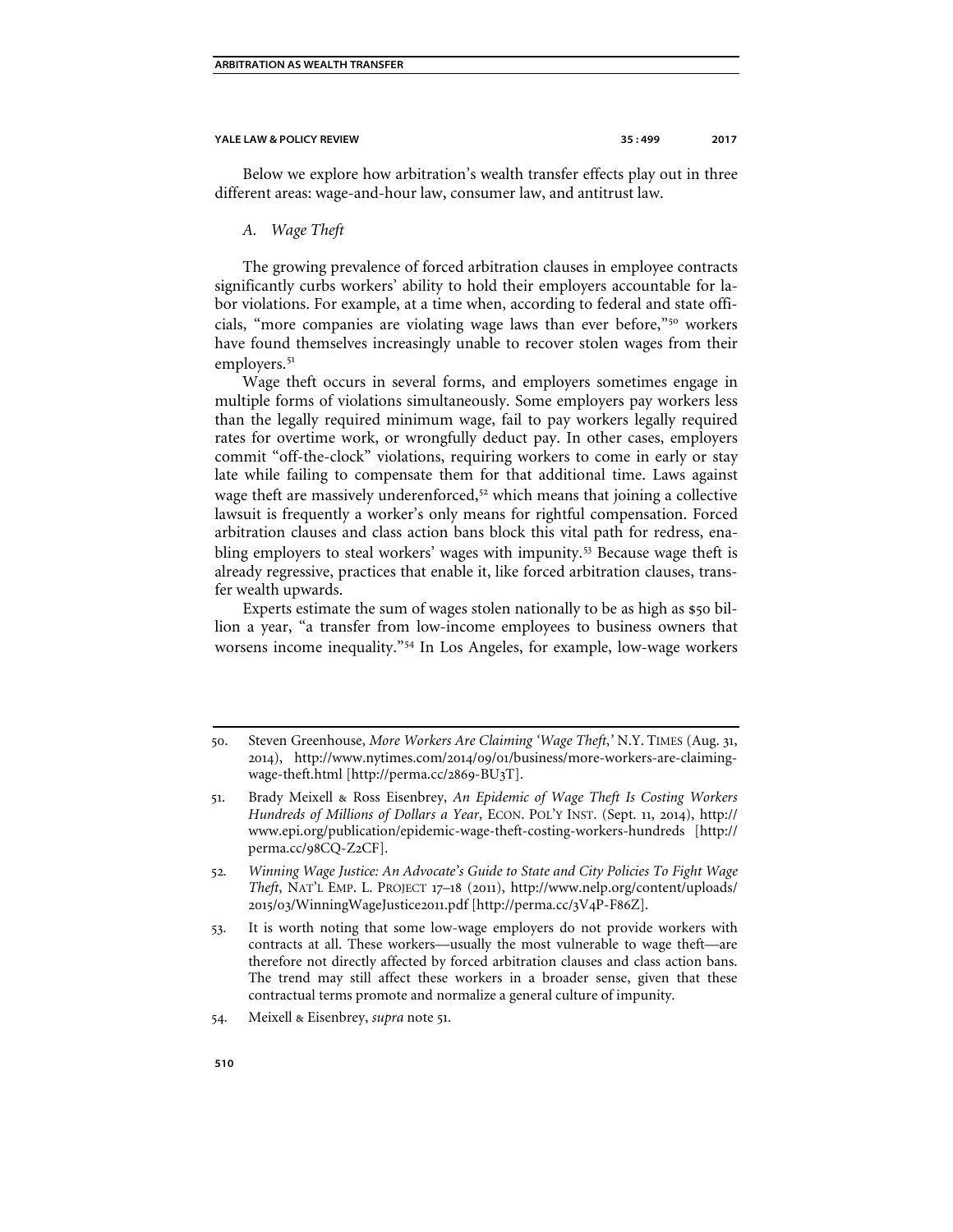lose \$26.2 million in wage theft violations every week, or \$1.4 billion annually.<sup>[55](#page-13-0)</sup> In New York, meanwhile, wage theft is estimated to cheat 2.1 million workers across the state out of a cumulative  $\epsilon$ 3.2 billion in wages and benefits.<sup>[56](#page-13-1)</sup> Nor is the phenomenon isolated to a handful of firms or industries. A 2009 study that surveyed more than 4,000 workers in low-wage industries found that 76% had been underpaid or not paid at all for their overtime hours.<sup>[57](#page-13-2)</sup> The report found that wage theft is prevalent across sectors—including retail, restaurants and grocery stores, domestic work, manufacturing, construction, janitorial, security, dry cleaning, laundry, car washes, and nail salons.<sup>[58](#page-13-3)</sup>

Through class action lawsuits, workers have recovered millions of dollars in unpaid wages from their employers. In 2009, for example, Walmart agreed to pay \$40 million in unpaid wages as part of a settlement with thousands of former and current employees.[59](#page-13-4) To resolve a class action dispute, Staples paid \$42 million in back pay to its assistant store managers,<sup>[60](#page-13-5)</sup> and Schneider Logistics paid \$21 million to its workers.<sup>[61](#page-13-6)</sup> In other recent examples, New Jersey truck drivers filed suit and recovered \$2 million in back wages,<sup>[62](#page-13-7)</sup> New York car wash workers \$3.5 million,<sup>[63](#page-13-8)</sup> and cheerleaders for the Oakland raiders \$1.25 million.<sup>[64](#page-13-9)</sup>

- <span id="page-13-0"></span>55. Ruth Milkman et al., *Wage Theft and Workplace Violations in Los Angeles: The Failure of Employment and Labor Law for Low-Wage Workers*, INST. FOR RES. ON LAB. & EMP. (2010), http://www.labor.ucla.edu/downloads/wage-theft-andworkplace-violations-in-los-angeles-2 [http://perma.cc/4KLW-TRUZ].
- <span id="page-13-1"></span>56. Aditi Sen, *By a Thousand Cuts: The Complex Face of Wage Theft in New York*, CTR. FOR POPULAR DEMOCRACY (2015), http://populardemocracy.org/sites/default/files/ WageTheft%2011162015%20Web.pdf [http://perma.cc/5BSJ-KRQ9].
- <span id="page-13-2"></span>57. Annette Bernhardt et al., *Broken Laws, Unprotected Workers: Violations of Employment and Labor Laws in America's Cities*, NAT'L EMP. L. PROJECT (2009), http://nelp.3cdn.net/e470538bfa5a7e7a46\_2um6br7o3.pdf [http://perma.cc/758G -CA5S].
- <span id="page-13-3"></span>58*. Id.*
- <span id="page-13-4"></span>59. Dave Copeland, *Wal-Mart Will Pay \$40M to Workers*, BOSTON.COM (Dec. 3, 2009), http://www.boston.com/news/local/massachusetts/articles/2009/12/03/wal\_mart \_will\_pay\_40m\_to\_workers [http://perma.cc/NER2-XY2X].
- <span id="page-13-5"></span>60. Donna Goodison, *Staples To Pay \$42M To Settle Wage Claims*, BOS. HERALD (Jan. 30, 2010), http://www.bostonherald.com/business/business\_markets/2010/01/ staples\_pay\_42m\_settle\_wage\_claims [http://perma.cc/NFP9-RQ3H].
- <span id="page-13-6"></span>61. Carrillo v. Schneider Logistics, Inc., 823 F. Supp. 2d 1040 (C.D. Cal. 2011).
- <span id="page-13-7"></span>62. Erik Ortiz, *Raymour & Flanigan Drivers Get \$2M for OT*, PRESS ATLANTIC CITY (July 8, 2009), http://www.pressofatlanticcity.com/business/article\_394857c2-233c -517c-9dd2-fcf148daac8c.html [http://perma.cc/C5TR-TS33].
- <span id="page-13-8"></span>63. Libby Nelson, *Car Wash Chain To Pay \$3.4 Million in Back Wages*, N.Y. TIMES (June 30, 2009), http://cityroom.blogs.nytimes.com/2009/06/30/car-wash-chainwill-pay-34-million-in-back-wages/ [http://perma.cc/Y7YV-GEBR].
- <span id="page-13-9"></span>64. Robin Abcarian, *Cheerleaders' Wage-Theft Lawsuit To Cost Oakland Raiders \$1.25 Million*, L.A. TIMES (Sept. 4, 2014), http://www.latimes.com/local/abcarian/la-me-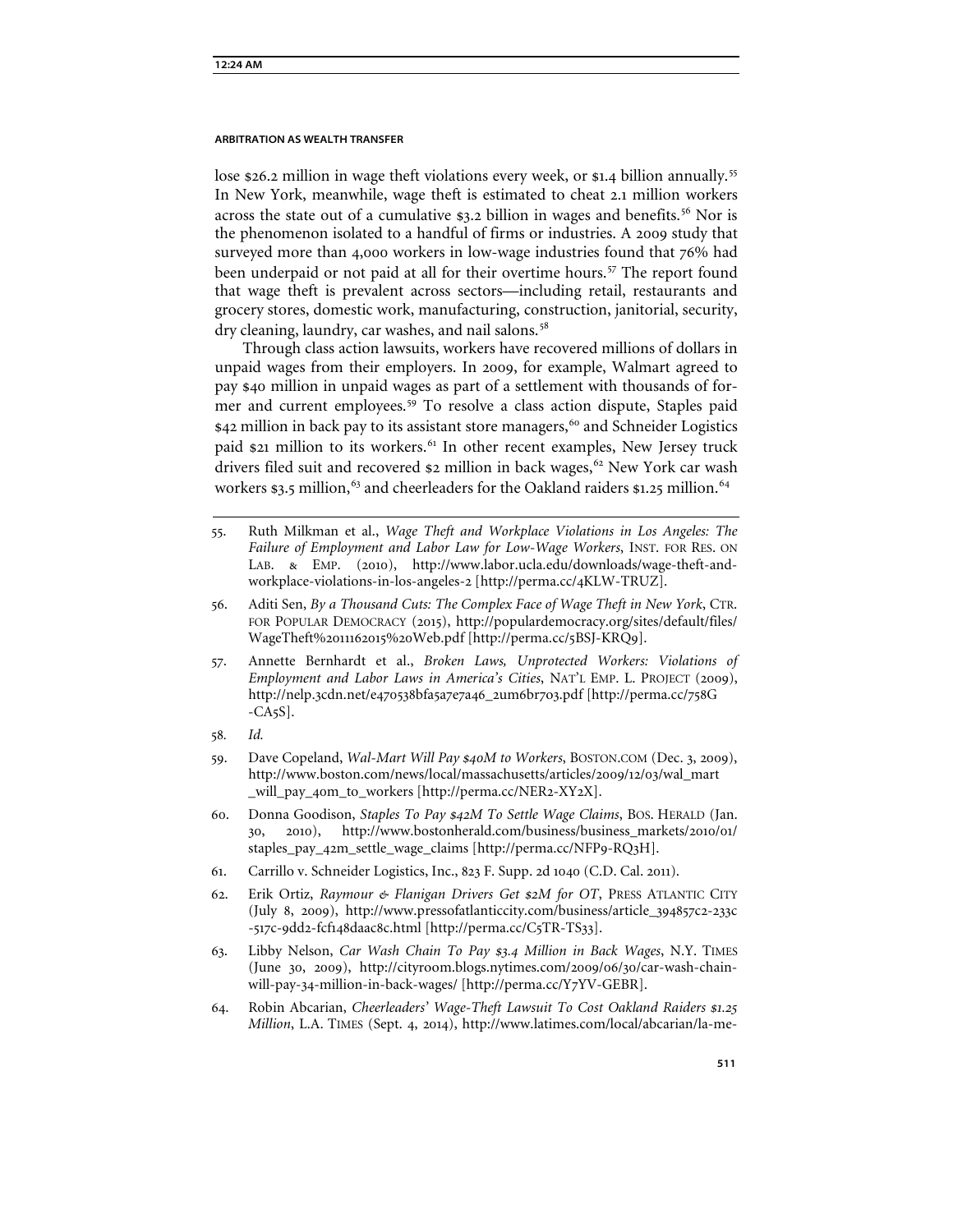Once a company introduces a forced arbitration clause with a class action ban, these suits vanish. A worker's only chance at recourse then is individual arbitration, which studies suggest disfavor workers. For example, a 2011 study of employment arbitration outcomes found that the employee win rate in arbitration was lower than employee win rates reported in employment litigation trials, and that both the median and mean award amounts were "substantially lower" than award amounts reported in employment litigation.<sup>[65](#page-14-0)</sup> This in itself suggests that forced arbitration in the employee context transfers wealth upwards.

Yet comparing outcomes in litigation and arbitration actually underestimates the regressive effect, since it fails to capture individuals dissuaded from initiating action altogether. Scholars observe that this sort of "claim suppres-sion" is a primary effect of forced arbitration and class action bans.<sup>[66](#page-14-1)</sup> Although some commentators argue that arbitration offers employees a more accessible venue for redress than litigation,  $67$  "available empirical evidence now shows that mandatory employment arbitration is bringing about the opposite result *eroding* rather than boosting employees' access to justice by suppressing employees' ability to file claims."[68](#page-14-3) This evidence reveals that employees covered by forced arbitration provisions "almost never file arbitration claims."[69](#page-14-4)

As a result, the class action recoveries workers obtained even a few years ago are increasingly out of reach. The claims of those who *do* file suit are usually dismissed, and fewer workers file suit at all.<sup>[70](#page-14-5)</sup> Employers annually steal, and will

- <span id="page-14-1"></span>66. As David S. Schwartz writes, "[t]he compelling logic of what is commonly called 'mandatory arbitration' is that it is intended to suppress claims," and "[n]othing is more claim-suppressing than a ban on class actions, particularly in cases where the economics of disputing make pursuit of individual cases irrational." David S. Schwartz, *Claim-Suppressing Arbitration: The New Rules*, 87 IND. L.J. 239, 240, 242 (2012); *see also* Judith Resnik, *Diffusing Disputes: The Public in the Private of Arbitration, the Private in Courts, and the Erasure of Rights*, 124 YALE L.J. 2804 (2015) ("The result has been the mass production of arbitration clauses without a mass of arbitrations. Although hundreds of millions of consumers and employees are obliged to use arbitration as their remedy, almost none do so—rendering arbitration not a vindication but an unconstitutional evisceration of statutory and common law rights.").
- <span id="page-14-2"></span>67*. See, e.g*., Samuel Estreicher, *Saturns for Rickshaws: The Stakes in the Debate over Predispute Employment Arbitration Agreements*, 16 OHIO ST. J. ON DISP. RESOL. 559 (2001).
- 68. Sternlight, *supra* note 43, at 1312.

<span id="page-14-5"></span>70*. Id.*

ra-raiders-settle-cheerleader-lawsuit-20140904-column.html [http://perma.cc/ LHW4-DP48].

<span id="page-14-0"></span><sup>65</sup>. Alexander J.S. Colvin, *An Empirical Study of Employment Arbitration: Case Outcomes and Processes*, 8 J. EMPIRICAL LEGAL STUD. 1 (2011).

<span id="page-14-4"></span><span id="page-14-3"></span><sup>69</sup>*. Id.*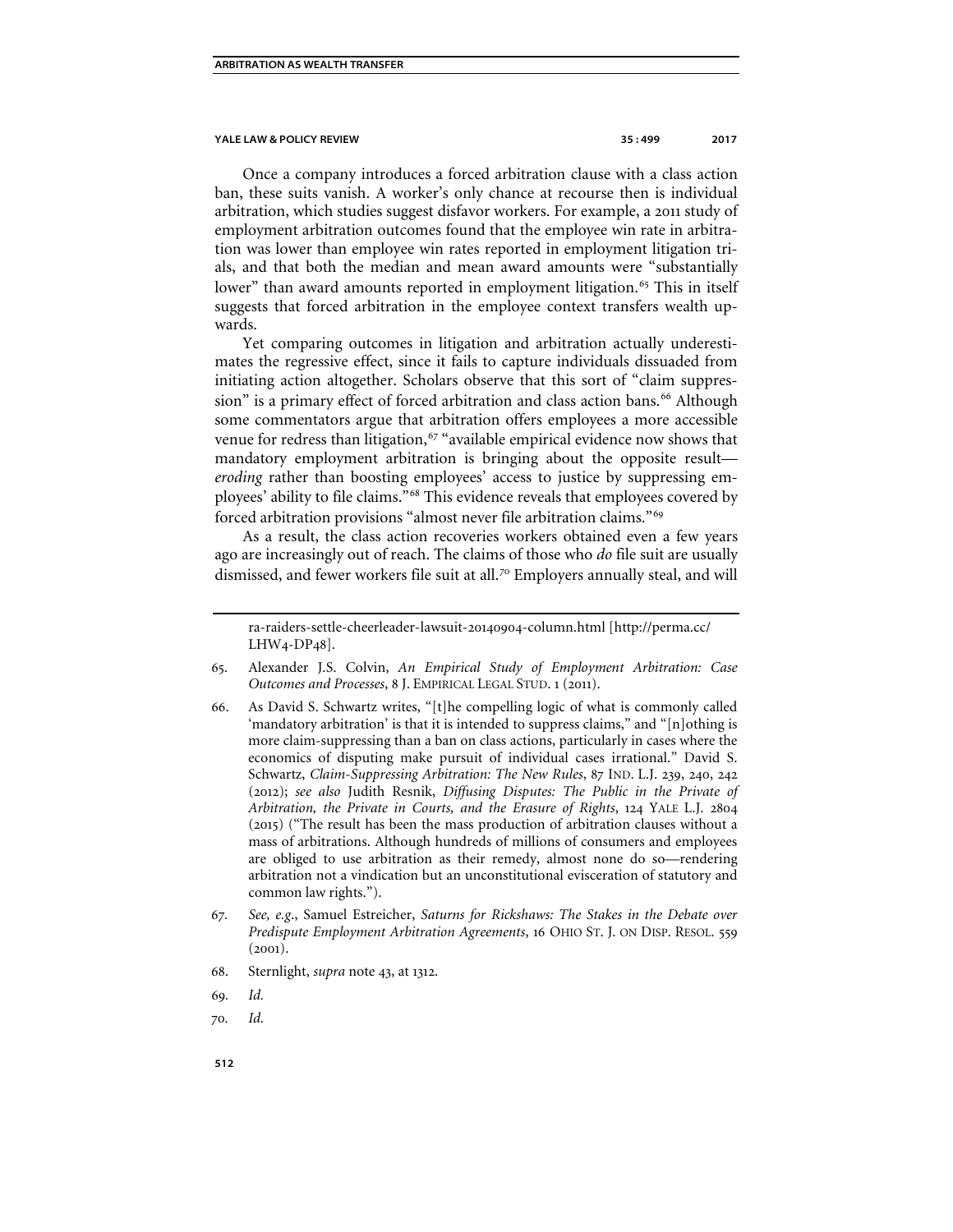continue to steal, billions of dollars from workers—yet arbitration clauses will keep workers from claiming any of it back. This interplay likely transfers wealth upwards.

# *B. Consumer Claims*

Research shows that forced arbitration is widespread across consumer markets; both academics and journalists have documented its prevalence in industries ranging from nursing homes and online retail to auto dealers and cell phone providers. For insight into the effects of arbitration in consumer markets, we look to the CFPB's March 2015 study (the Report). The Report is based on filings with the American Arbitration Association (AAA), which administers the vast majority of consumer financial arbitration cases. Although the Report examines just one segment of the economy, it is by far the most comprehensive empirical study to date on outcomes in consumer arbitration.

The CFPB found that a large share of financial products and services are now subject to forced arbitration, including 44% of checking accounts, 83% of prepaid cards, 86% of private student loans, 88% of mobile wireless contracts, and 99% of storefront payday loans.<sup>[71](#page-15-0)</sup> Over 85% of contracts with arbitration clauses include class action bans. Market concentration, meanwhile, magnifies the effects. For example, although only 16% of credit card issuers include arbitration provisions in their contracts, over 50% of credit card loans outstanding are subject to them.[72](#page-15-1) Were it not for an antitrust settlement requiring certain credit card issuers to drop their arbitration provisions, the share of loans subject to arbitration would be 94%.<sup>[73](#page-15-2)</sup>

This rise of forced arbitration eliminates what had been a key means of consumer redress. Between 2008 and 2012, 422 consumer financial class action settlements garnered more than \$2 billion in cash relief for consumers and more than \$600 million in in-kind relief.[74](#page-15-3) These figures underestimate the consumer benefit generated by these class action suits, given that several settlements also required companies to change their business practices. As the CFPB notes, cases "seldom provided complete or even any quantification of the value of this kind of behavioral relief."[75](#page-15-4) Nor does monetary relief capture the deterrence value of class action suits, the threat of which can serve as a powerful check on corporate wrongdoing.

So how do consumers fare under the new regime? Although various factors usually render it difficult to compare litigation and arbitration outcomes, the Report includes a case study that resembles a controlled-experiment compari-

<span id="page-15-4"></span>75*. Id.*

<sup>71</sup>. CFPB Study, *supra* note 6, § 2, at 8.

<span id="page-15-1"></span><span id="page-15-0"></span><sup>72</sup>*. Id.* § 2, at 10.

<span id="page-15-3"></span><span id="page-15-2"></span><sup>73</sup>*. Id.* § 2, at 9–11.

<sup>74</sup>*. Id.* § 1, at 16.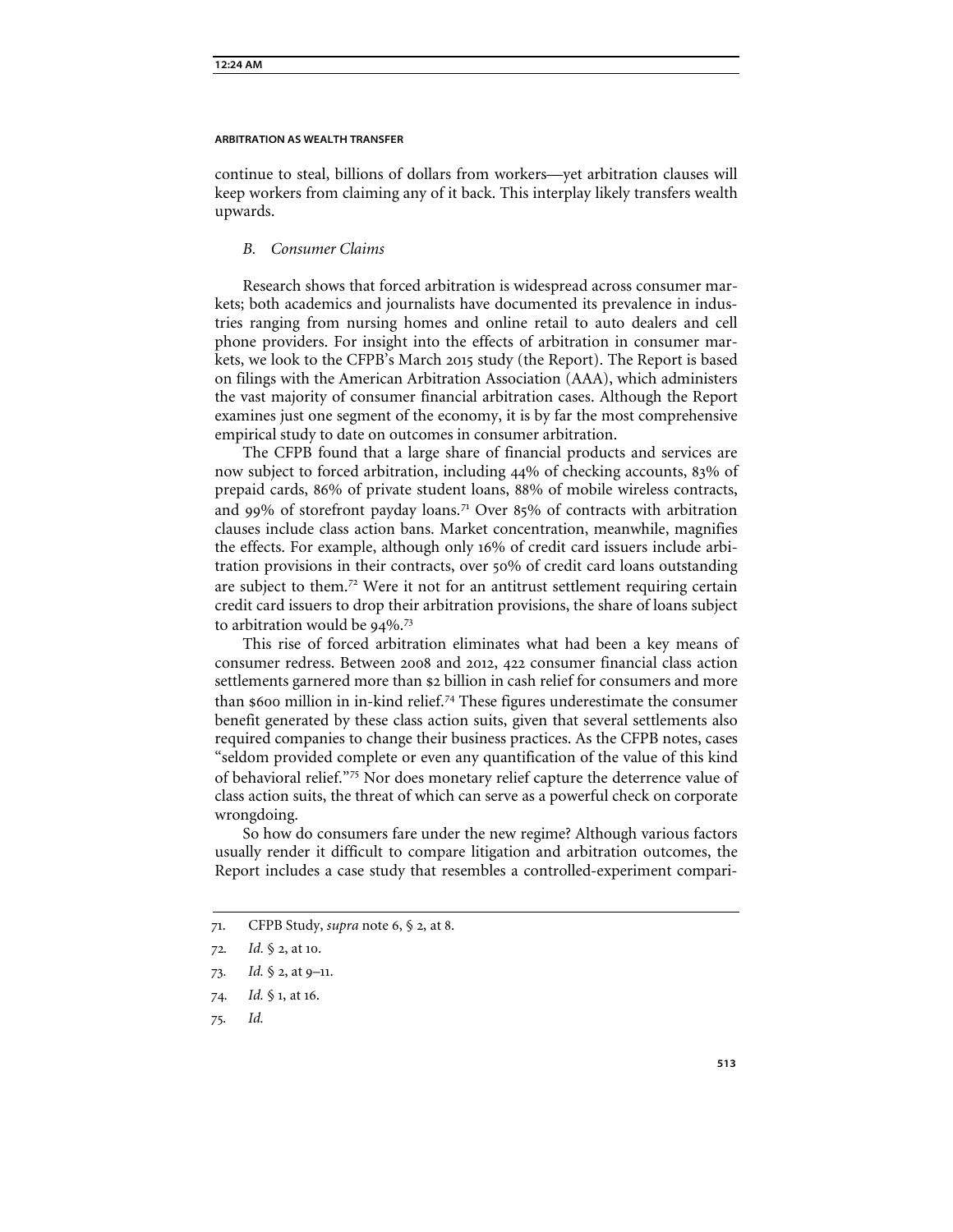son. The study examines outcomes in a multidistrict class action, filed against twenty-three banks for illegally charging consumers millions of dollars in exces-sive overdraft fees.<sup>[76](#page-16-0)</sup> In total, debit cardholders reached eighteen settlements through the litigation, resulting in \$1 billion in cash relief for over twenty-eight million consumers. Not all account holders were able to join the class, however, because nine of the twelve banks with arbitration clauses moved to enforce them. Five of the banks succeeded, getting their cases moved to arbitration, while four eventually chose to settle, giving individuals the chance to opt-out and arbitrate instead. As of February 2015, the CFPB could not verify that any of the consumers who had pursued claims outside of the class action litigation either because they had chosen to opt out or because banks had forced them to arbitrate—received any relief at all. $7\text{ In } a$  class proceeding against one of the banks that had compelled arbitration, the arbitrator dismissed claimants' contract and tort claims, and consumers were awaiting an answer on their federal statutory claims.[78](#page-16-2) Of the 242 opt-outs, no more than three consumers brought overdraft claims before the AAA. [79](#page-16-3) Meanwhile, the twenty-eight million consumers who had secured settlements through litigation saw money transferred directly to their bank accounts.<sup>[80](#page-16-4)</sup>

Because information on both the opt-outs and those forced to arbitrate is incomplete, we cannot say with total certainty that those who pursued arbitration received no money at all. The thirty-two consumers who won money awards from AAA arbitrators in 2010 and 2011 *could* have included victims of unfair overdraft fee practices. But even the most generous reading of these outcomes strongly suggests that arbitration is an inferior means of redress for consumers than is class action litigation. That a maximum of *three* of the 242 optouts moved to arbitrate, too, suggests that forced arbitration suppresses claims.<sup>[81](#page-16-5)</sup>

- <span id="page-16-1"></span>77. Specifically, 173 consumers opted out of the settlement with Chase, thirty-four opted out of the settlement with M&I, and thirty-five opted out of the settlement with Compass Bank. *Id.* app. A, at 108–09.
- <span id="page-16-2"></span>78*. Id*. § 5, at 86–87.
- <span id="page-16-3"></span>79. "No more than three" because the CFPB does not know precisely whether the three opt-outs that did go on to file claims through arbitration had been involved in the overdraft litigation specifically, or some other class action suit. *Id*. app. A, at 104.
- <span id="page-16-4"></span>80*. Id.* § 8, at 40, 45–46.
- <span id="page-16-5"></span>81. Anecdotes suggest that defense lawyers recognize the suppressive effect of arbitration clauses. As a recent news story reported, "[lawyers believe] they may have found, in the words of one law firm, the 'silver bullet' for killing off legal challenges. In an industry podcast, two lawyers discussed the benefits of using arbitration to quash consumers' lawsuits. The tactic, they said, is emerging at an opportune time, given that debt collectors are being sued for violating federal law.

<span id="page-16-0"></span><sup>76</sup>*. Id.* § 8, at 39–46 (discussing Barras v. Branch Banking & Tr. Co., 685 F.3d 1269 (11th Cir. 2012)).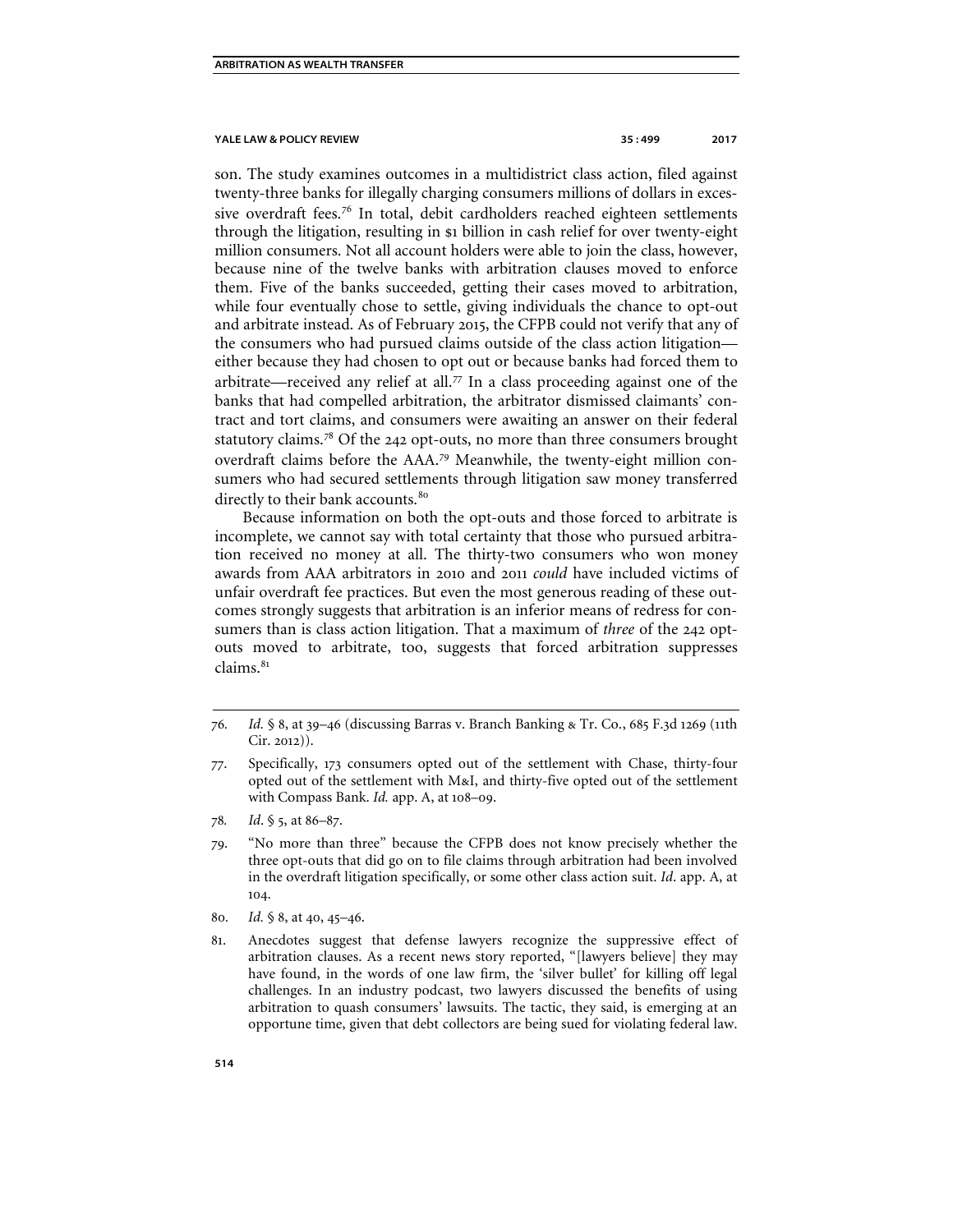Moreover, arbitration seems to favor businesses over consumers not just relative to litigation, but in an absolute sense too: the CFPB found that, within arbitration, companies are far more successful than consumers. According to the Report, businesses won relief in 93% of the business-initiated cases in which arbitrators reached a decision on the merits. In the disputes that businesses won, they received ninety-eight cents for every dollar they had claimed; taking into account the disputes where they lost, they recovered ninety-one cents for every dollar claimed. In disputes initiated by consumers, by contrast, arbitrators provided relief to consumers in 27% of cases and awarded them an average of forty-seven cents for every dollar claimed. Among consumer-initiated disputes as a whole, consumers won an average of thirteen cents for every dollar they had claimed.<sup>[82](#page-17-0)</sup> While a host of factors may account for the disparity in outcomes, it seems fair to conclude that businesses are satisfied with arbitrator decisions at higher rates than are consumers.

The distributive implications of forced arbitration in consumer finance seem clear. As more cases are diverted to arbitration, consumers will likely both win at lower rates and receive lower sums than they would through class action litigation. The cost of bilking consumers—be it by design or through negligence—will drop, given that consumers pursue claims through arbitration at far lower rates than they do through litigation, and those who do file arbitration claims seem to be less successful. Moreover, because arbitration proceedings are private, businesses shed the risk of reputational damage. So long as wrongful acts are sufficiently lucrative, firms can build in the occasional arbitration payment as a cost of business. As financial institutions can acquire greater sums from consumers with greater impunity, wealth is transferred upwards.

The distributive implications of forced consumer arbitration are especially pronounced given that the primary users of payday loans and prepaid cards which include arbitration clauses at particularly high rates—are low-income consumers. This suggests that those most vulnerable to exploitation by financial institutions are those most likely to lack effective redress.

# *C. Antitrust*

One area of law especially vulnerable to the preclusive effects of arbitration is antitrust. A primary example of this dynamic was at play in *Italian Colors*, the case in which a small business owner alleged that American Express was illegally

The beauty of the clauses, the lawyers said, is that often the lawsuit 'simply goes away.'" Jessica Silver-Greenberg & Michael Corkery, *Sued over Old Debt, and Blocked from Suing Back*, N.Y. TIMES (Dec. 22, 2015), http://www.nytimes.com/ 2015/12/23/business/dealbook/sued-over-old-debt-and-blocked-from-suingback.html [http://perma.cc/6B2A-YCLK].

<span id="page-17-0"></span><sup>82</sup>. These figures exclude cases in which consumers were disputing debts they were alleged to owe. Including outcomes in those disputes, consumers won some form of relief in 20% of cases and recovered an average of twelve cents for every dollar they claimed. CFPB Study, *supra* note 6, § 5, at 41–45.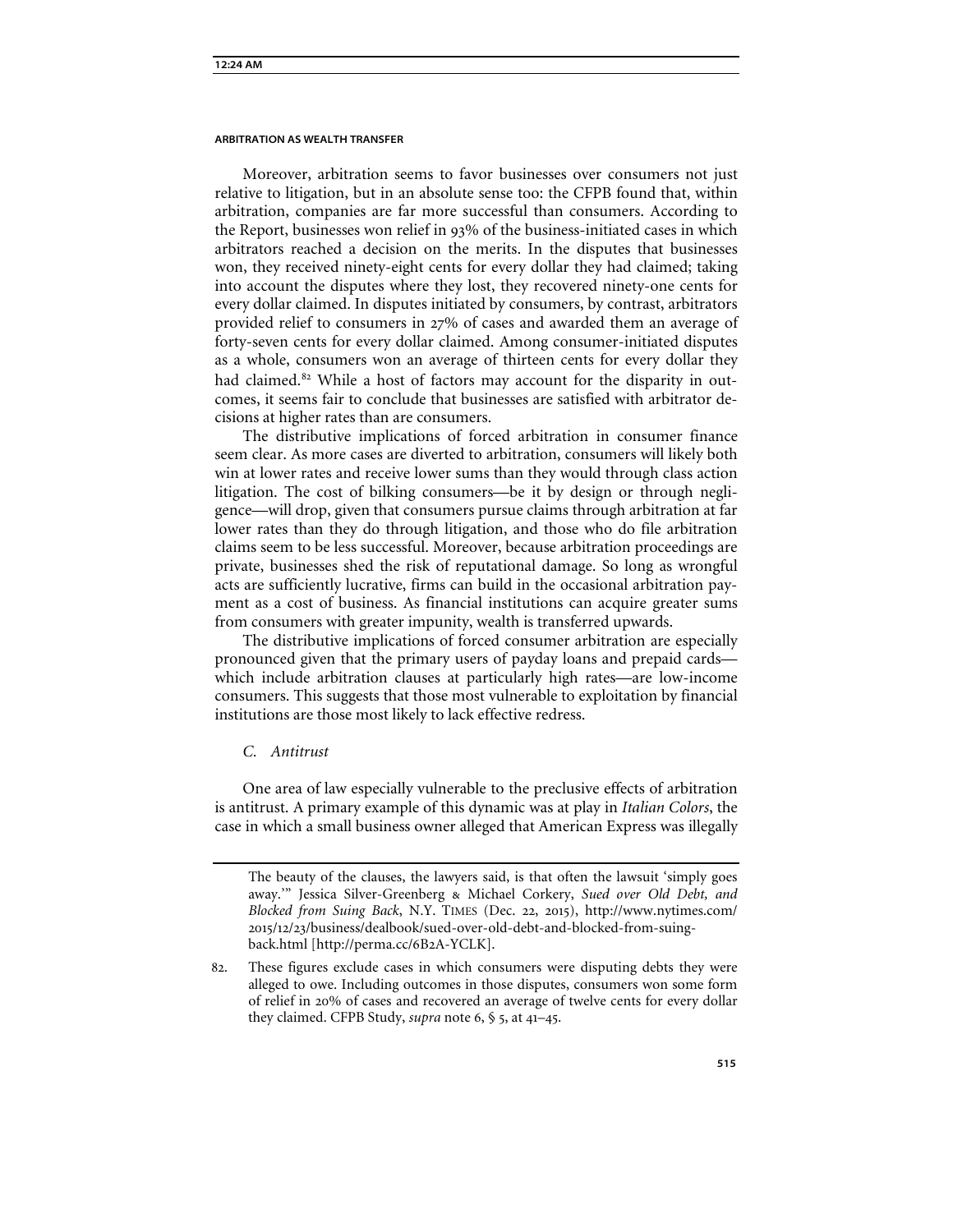abusing its market power. Troublingly, firms that possess monopoly power can enact a sort of "double punch" by imposing arbitration terms that insulate the abuse of that same power. As Justice Kagan warned in her dissent in that case, "[t]he monopolist gets to use its monopoly power to insist on a contract effectively depriving its victims of all legal recourse."[83](#page-18-0) In this way, "a company could use its monopoly power to protect its monopoly power, by coercing agreement to contractual terms eliminating its antitrust liability."<sup>[84](#page-18-1)</sup>

In *Italian Colors*, American Express achieved just that, by coupling a forced arbitration clause with a class action ban. Because proving antitrust damages today requires costly economic analysis, private plaintiffs generally cannot bring suits unless they can split expenses, be it through joining as a class or sharing costs some other way. Since American Express had effectively prohibited all cost-sharing arrangements, upholding the arbitration clause would deprive the plaintiff of any economically viable way to pursue a claim. By ruling for American Express, the Court handed firms a tool to deflect private antitrust suits—a gift for monopolistic companies, who can use their market power to impose contractual terms that shield from liability abuses of that same market power.

Two consequences stand out: first, antitrust enforcement suffers as a whole, and second, this erosion of antitrust enforcement transfers wealth from lowincome to high-income individuals.

Although the Court's holding enables firms to deflect only *private* suits, there is sound reason to think that a drop-off in private claims will injure enforcement as a whole. For one, private litigation has been a traditional mainstay of antitrust enforcement. Indeed, Congress even designed the antitrust statutes in order to promote private suits, not only creating a private right of action but also awarding private parties treble damages and injunctive relief. As the Court has noted, Congress created these private rights "not merely to provide private relief" but "to serve as well the high purpose of enforcing the antitrust laws."[85](#page-18-2) Moreover, "Congress has expressed its belief that private antitrust litigation is one of the surest weapons for effective enforcement of the antitrust laws."[86](#page-18-3) Second, private and public enforcement often work in conjunction, as public officials draw on information revealed through private suits to build their own cases.[87](#page-18-4) Anemic private enforcement undermines the antitrust statutes as a whole.<sup>[88](#page-18-5)</sup>

- <span id="page-18-3"></span>86. Minn. Mining & Mfg. Co. v. N.J. Wood Finishing Co., 381 U.S. 311, 318 (1965).
- <span id="page-18-4"></span>87. Joshua P. Davis & Robert H. Lande, *Defying Conventional Wisdom: The Case for Private Antitrust Enforcement*, 48 GA. L. REV. 1 (2013).
- <span id="page-18-5"></span>88. Einer Elhauge, *How* Italian Colors *Guts Private Antitrust Enforcement by Replacing It with Ineffective Forms of Arbitration*, 38 FORDHAM INT'L L.J. 771 (2015).

<span id="page-18-0"></span><sup>83</sup>. Am. Express Co. v. Italian Colors Rest., 133 S. Ct. 2304, 2313 (2013) (Kagan, J., dissenting).

<span id="page-18-1"></span><sup>84</sup>*. Id.* at 2314.

<span id="page-18-2"></span><sup>85</sup>. Zenith Radio Corp. v. Hazeltine Research, 395 U.S. 100, 130–31 (1969).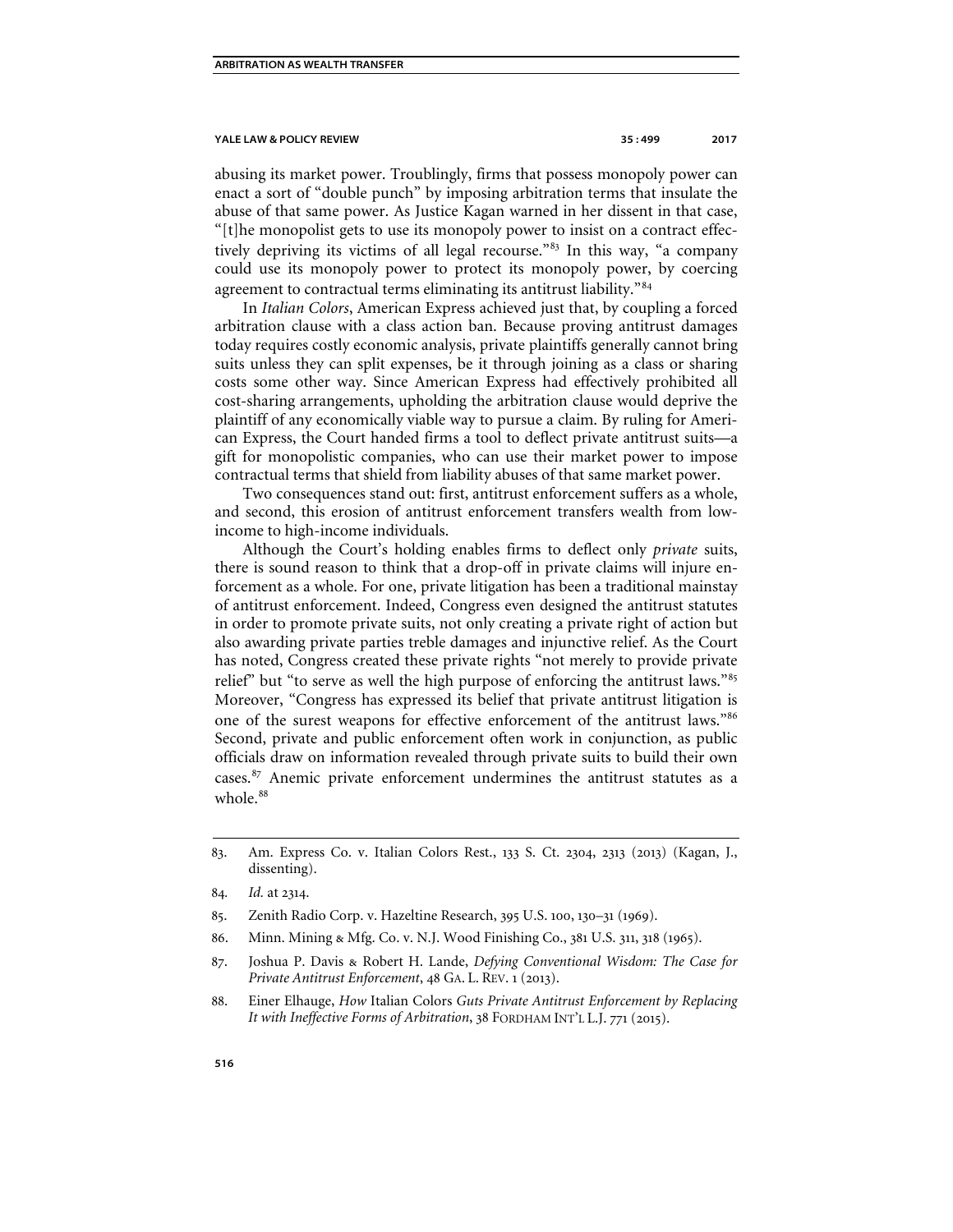Weaker antitrust, in turn, exacerbates economic inequality, by enabling wealth transfers from consumers, workers, and small businesses to the executives and shareholders of large firms. While the connection between extreme market concentration and wealth distribution has been overlooked for decades, the current inequality crisis is drawing new attention to the ways in which un-due market power transfers wealth upwards.<sup>[89](#page-19-0)</sup>

Abuse of market power contributes to inequality in a number of ways. Most obviously, monopolistic and oligopolistic firms often hike consumer prices. For example, a host of studies documents how consolidation across the healthcare industry has enabled hospitals, health insurers, and pharmaceutical companies to charge consumers more for the same goods and services.<sup>[90](#page-19-1)</sup> Businesses also use their dominance to suppress workers' wages. In 2006, for instance, around 20,000 registered nurses filed a class action suit alleging that hospitals in and around Detroit had colluded to keep their wages low. Three hospitals settled for more than a combined \$48 million; litigation against a fourth is still pending. Similarly, in 2010, a group of high-tech companies—including Adobe, Apple, Google, Intel, Intui, and Pixar—were found to have squashed competition by agreeing not to poach or solicit each other's employees. Four of the firms ultimately settled a private suit for \$415 million, providing relief to 64,000 software engineers. Lastly, firms with monopoly power can extract wealth from smaller businesses. *Italian Colors* originated in a suit brought by Alan Carlson, the owner of a family restaurant in Oakland, California, who alleged that American Express had been using its monopoly power in premium and corporate credit cards to force merchants to accept ordinary cards at much higher rates than what rivals charged. An economist analyzing the excess fees charged to the *Italian Colors* plaintiffs estimated that the company's tactics cost Carlson's restaurant nearly \$500 a year—a transfer of income from his business to American Express.<sup>[91](#page-19-2)</sup>

<span id="page-19-2"></span>91. Joint Appendix at 97, Am. Express Co. v. Italian Colors Rest., 133 S. Ct. 2304 (2013) (No. 12-133), http://guptawessler.com/wp-content/uploads/2012/05/12-133ja.pdf

<span id="page-19-0"></span><sup>89</sup>*. See, e.g*., ROBERT REICH, SAVING CAPITALISM: FOR THE MANY, NOT THE FEW (2015); David Dayen, *Bring Back Antitrust*, AM. PROSPECT (Nov. 9, 2015), http://prospect .org/article/bring-back-antitrust-0 [http://perma.cc/H84J-2X2U]; Khan & Vaheesan, *supra* note 19; Paul Krugman, *Challenging the Oligarchy*, N.Y. REV. BOOKS (Dec. 17, 2015), http://www.nybooks.com/articles/2015/12/17/robert-reichchallenging-oligarchy/ [http://perma.cc/A4GC-2TSB] (reviewing Robert Reich's *Saving Capitalism: For the Many, Not the Few*); Robert Reich, *The Political Roots of Widening Inequality*, AM. PROSPECT (Apr. 28, 2015), http://prospect.org/article/ political-roots-widening-inequality [http://perma.cc/SVA4-V7QF]; Furman & Orszag, *supra* note 19.

<span id="page-19-1"></span><sup>90</sup>. Leemore Dafny et al., *More Insurers Lower Premiums: Evidence from Initial Pricing in the Health Insurance Marketplaces*, 1 Am. J. Health Econ. 53 (2015); Zack Cooper et al., *The Price Ain't Right? Hospital Prices and Health Spending on the Privately Insured* (Health Care Pricing Project, Dec. 2015) (unpublished manuscript), http://www.healthcarepricingproject.org/sites/default/files/pricing\_variation\_ manuscript\_0.pdf [http://perma.cc/J4KC-5K28].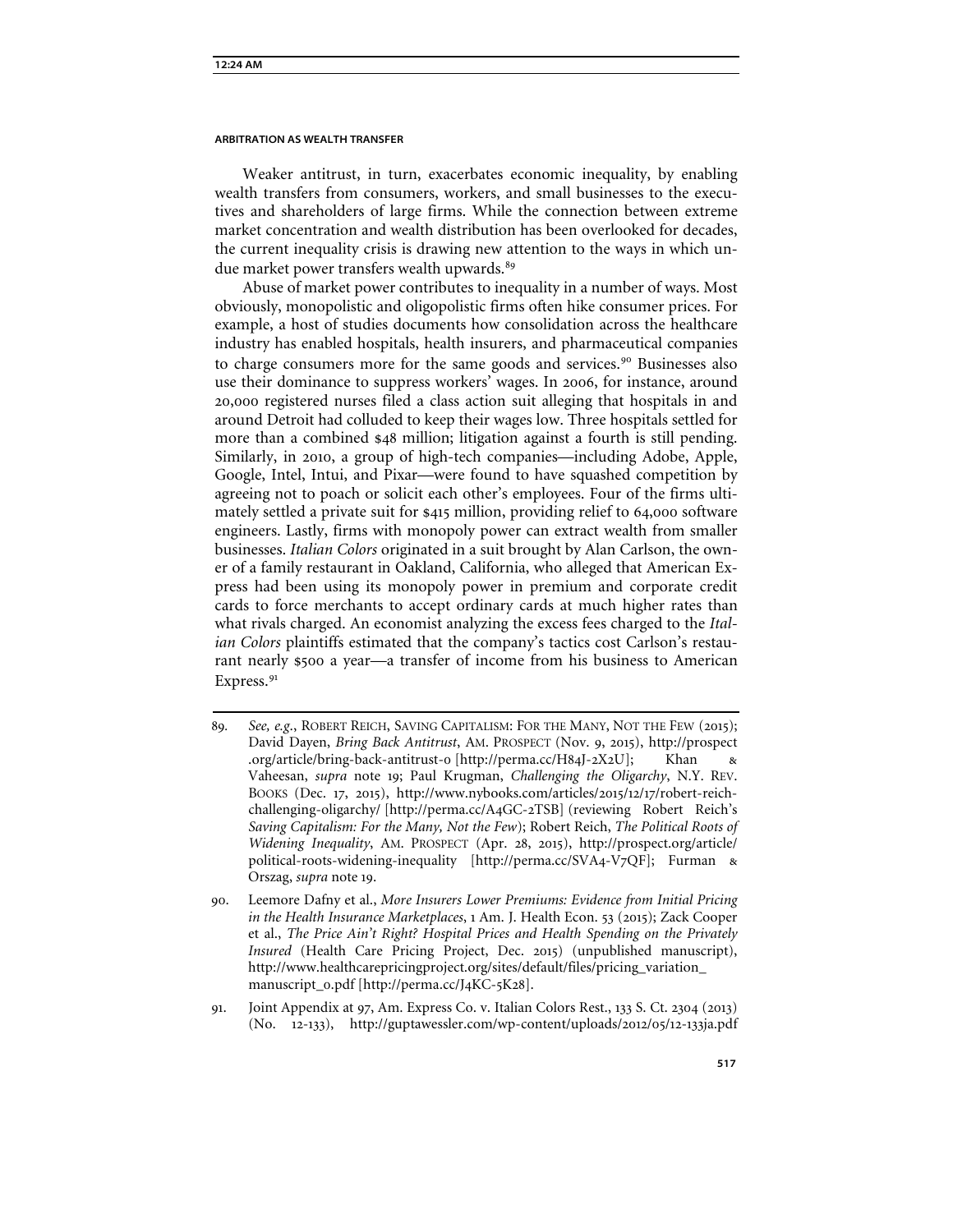Since forced arbitration clauses and class action bans tend to preclude private antitrust suits, the rise of arbitration will enable firms with monopolistic power to abuse that power with greater impunity. Insofar as anticompetitive behavior transfers income from consumers, workers, and small businesses to the owners and managers of larger firms, the expansion of arbitration will lead to regressive wealth distribution.

# III. Looking Ahead

After decades of rampant growth in the reach of forced arbitration clauses, public interest advocates in recent years notched a few victories. Recognizing that forced arbitration clauses effectively shield powerful private interests from legal accountability, executive agencies under the Obama Administration worked to limit their use, in areas including poultry farming, air travel, higher education, investment advice, and elderly care. The most promising development, as noted above, was the CFPB's proposed rule to curb class action bans in consumer finance contracts.<sup>[92](#page-20-0)</sup> The opportunity for President Obama to appoint a replacement for Justice Scalia—who had authored some of the key decisions expanding the purview of forced arbitration—also promised to break the fiveto-four majority that had handed numerous victories to corporate interests, offering the Court a chance to shift course.

The election of President Trump is likely to undermine this progress. While the Trump Administration has yet to articulate a specific policy on forced arbi-

<sup>[</sup>http://perma.cc/97X6-LVF8]*.* While Carlson's complaint focused on the swipe fee costs incurred by merchants—and hence the transfer of wealth from small businesses to credit card companies—the swipe fee system more generally institutes a systemic wealth transfer from low-income to high-income consumers. This is because credit card use is strongly correlated with consumer income, and merchants pass on swipe fees in the form of higher retail prices to all customers. Cash buyers therefore end up subsidizing the cost of credit cards, while lacking access to the rewards and financial perks that credit card users enjoy. The Boston Federal Reserve estimates that the swipe fee system generates a yearly transfer of \$1,282 from the average cash payer to the average card payer. Scott Schuh et al., *Who Gains and Who Loses from Credit Card Payments?: Theory and Calibrations* 3 (Fed. Reserve Bank of Bos., Working Paper No. 10-03, 2010), http://www.boston fed.org/economic/ppdp/2010/ppdp1003.pdf [http://perma.cc/GN63-D7JF].

<span id="page-20-0"></span><sup>92</sup>. Notably, in addition to prohibiting these clauses outright, the rule would require firms to submit data on arbitration filings and awards in order to help the agency evaluate how arbitration clauses affect outcomes for individuals not pursuing group claims. Not on the table, for the moment, is any total ban on mandatory arbitration clauses or more surgical restrictions on features such as prospective waivers of federal statutory rights, clauses requiring excessive fees, or clauses requiring arbitration in distant venues. Given that the CFPB's purview is limited to consumer finance, even a complete ban on forced arbitration by the agency would fail to limit the use of arbitration in other consumer contexts, in employment, and in most antitrust cases.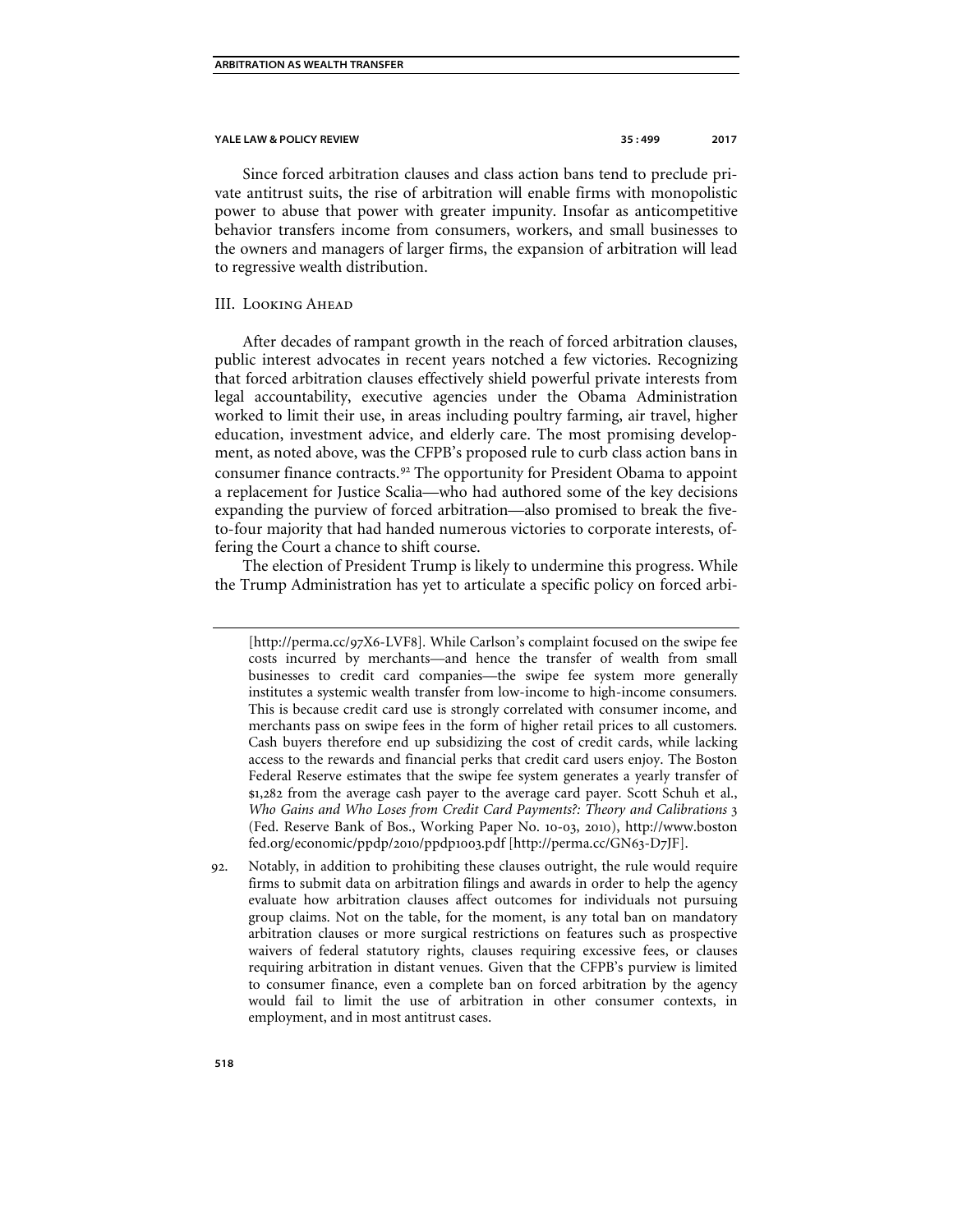tration, its initial actions signal support for a deregulatory agenda. In instances where agencies have already implemented regulations curbing forced arbitration, the Administration could roll them back. In cases where agencies had issued proposed rules but not final promulgations, the Administration could fail to deliver. The appointment of Justice Gorsuch, meanwhile, suggests that the Court's five-to-four majority supportive of forced arbitration will persist.

Some members of Congress in recent years have also moved to curb forced arbitration<sup>[93](#page-21-0)</sup>—but these efforts, too, may now go the other way. In March, House Republicans passed a measure raising the bar on class action certification, requiring plaintiffs to show that each person in the class suffered "an injury of the same type and scope."[94](#page-21-1) While the House has approved defendantfriendly amendments to the civil justice system in the past, the bills generally have stalled in the Senate. With a Republican president, the Senate may now be more likely to push these measures, further eroding access to courts.

It is important that public interest advocates put up a strong fight, publicize the efforts, and clearly articulate the stakes. The Obama Administration's efforts to curb forced arbitration were buoyed, in part, by public outrage. Top coverage by the *New York Times*, for example, thrust into public light the tangible costs and ramifications of forced arbitration, helping underscore the real stakes of what can otherwise seem esoteric.

We offer this Essay partly in an effort to facilitate that public engagement. Understanding the regressive effects of arbitration enables advocates to frame the problem not only as a deprivation of venerated procedural rights but also as a massive upwards wealth transfer—a useful hook, given that economic inequality tops many debates in policy and politics today. That the Trump Administration's policies routinely favor private (and, for the President's family, personal) enrichment at the public's expense, too, suggests that portraying forced arbitration as enabling an upwards wealth transfer is especially apt. We offer

<span id="page-21-0"></span><sup>93</sup>. The Arbitration Fairness Act, introduced in 2015, would amend the FAA to bar the enforcement of mandatory pre-dispute arbitration clauses in cases involving consumer rights, worker rights, civil rights, and antitrust—all categories, the proposed bill notes, in which individuals or potential classes of individuals now "have little or no meaningful choice whether to submit their claims to arbitration." Arbitration Fairness Act of 2015, H.R. 2087, 114th Cong. § 2(3) (2015). And, in February 2016, a bipartisan group of senators introduced a far broader bill, the Restoring Statutory Rights and Interests of the States Act. Concluding that *Concepcion* and *Italian Colors* have resulted "in millions of people in the United States being unable to vindicate their rights in State and Federal courts," this proposed legislation would amend the FAA to ban enforcement of pre-dispute arbitration clauses in cases involving any "individual or small business concern." Restoring Statutory Rights and Interests of the States Act of 2016, S. 2506, 114th Cong.  $\frac{6}{5}$  2(a)(3), 3(a)(2).

<span id="page-21-1"></span><sup>94</sup>. Kimberly Kindy, *House GOP Quietly Advances Key Elements of Tort Reform*, WASH. POST (Mar. 9, 2017), http://www.washingtonpost.com/national/house-gop-quietlyadvances-key-elements-of-tort-reform/2017/03/09/d52213b2-0414-11e7-b1e9-a05d3c 21f7cf\_story.html?utm\_term=.5ef440b45507 [http://perma.cc/7KG2-NWB2].